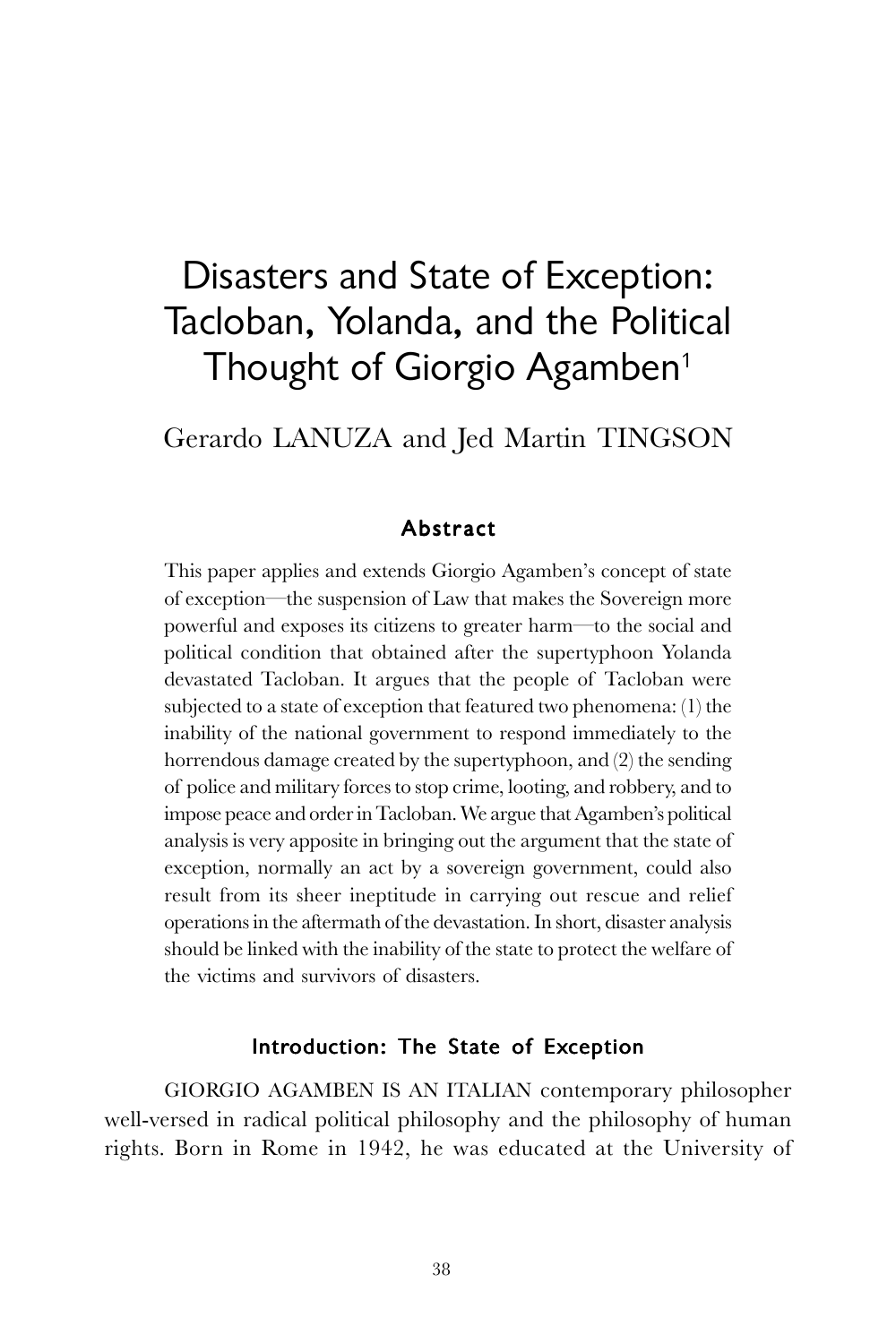Rome, where he studied law and philosophy and wrote his dissertation on the political thought of Simone Weil. Giorgio Agamben became famous after publishing his Homo Sacer (1998) and State of Exception (2005). Today, he is also considered as one of the leading philosophers on human rights (Peters 2014). Myriad papers and books have explored the implications and applications of Agamben's philosophy in politics, literature, law, and the arts (Prozorov 2014; Clemens, Heron, and Murray 2008; Ross 2008).

But what does Agamben have to do with natural disasters?

Currently, the discussion on the politico-philosophical nature of natural disasters in the mainstream social sciences is dominated by concepts of risk (Bankoff 2002), vulnerabilities (Cannon 2000), and resiliency (Buckle, Mars, and Smale 2000). Functionalism, combined with the social system and natural hazard model, is also prevalent (Tierney, Lindell, and Perry 2001, 10). This literature (Bankoff, Frerks, and Hilhorst 2004) also gives little attention to the modality of state power in relation to the impact and management of disasters.

Agamben's analysis of the state of exception goes beyond the traditional analysis of government management of disasters, which focuses mainly on mitigation and prevention thereof (Cannon 2000). Appropriating Agamben's analysis might shed considerable light on how the government itself can aggravate the effects of disaster by withdrawing, through neglect, inefficiency, and ineptitude, its sovereign protection of disaster victims. It is also not just a matter of looking at the economic and social causes of disasters (Wisner et. al. 2004). And neither is it merely a question of human rights violations of the victims of disasters, as in the case of "disaster capitalism" (Klein 2007). Agamben also challenges the grounding the human-rights-based critique of the state, a critique which can be extended to its response to disaster. His ingenious analysis of the state of exception provides an appropriate framework to analyze the nexus between human rights and government management of disasters, a link which is undertheorized in disaster literature.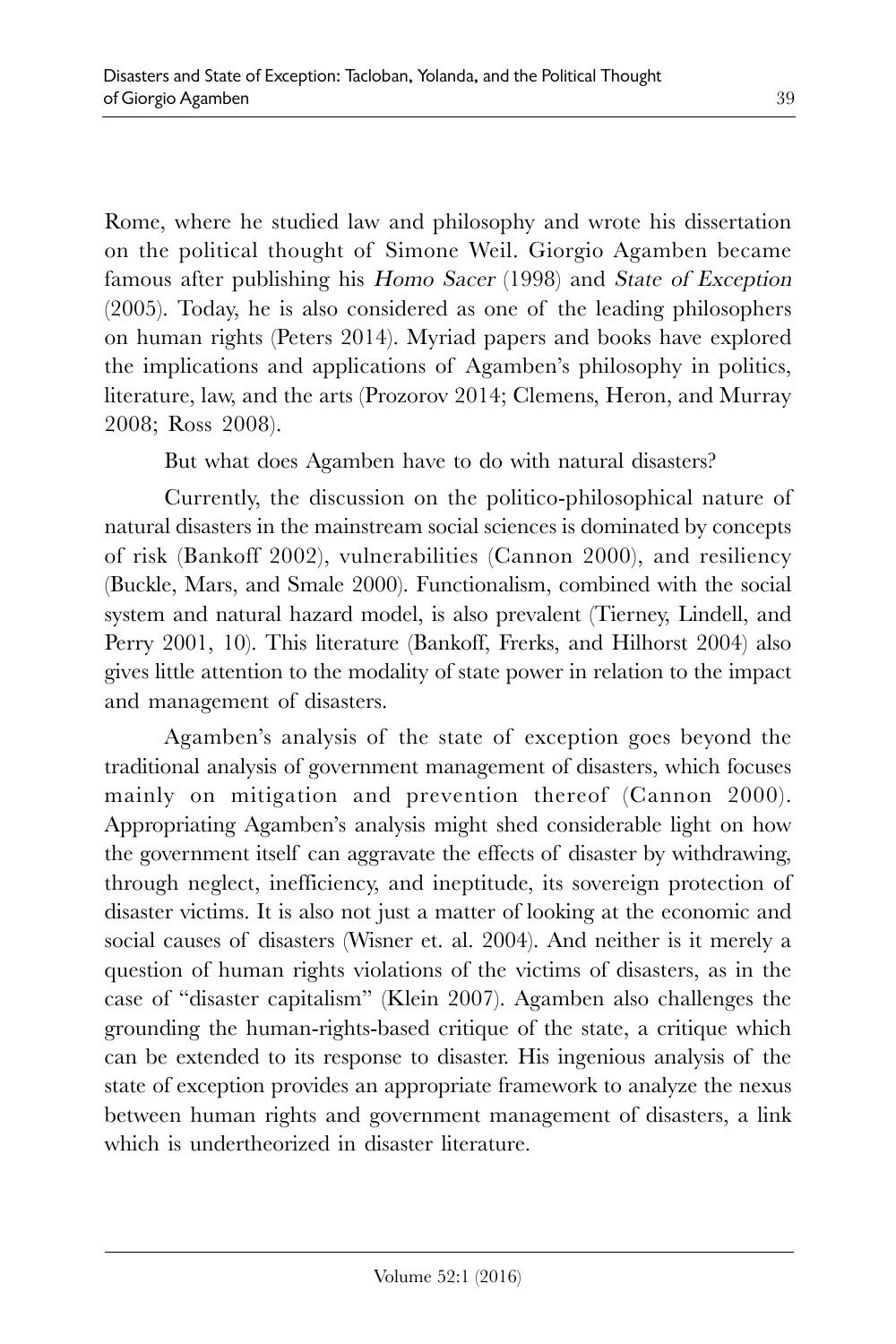This paper addresses these lacunae by deploying Giorgio Agamben's controversial notion of "state of exception." Originally applied to the biopolitics of regulating populations for the sake of state security, Agamben's state of exception can be fruitfully extended to cover situations after a massive natural disaster. Agamben's fresh analysis of state power stirred a lot of controversies because he claims that power does not only reside in exercising it, but more effectively, in not exercising it. In Homo Sacer (1998) Agamben explains this power through abandonment. "[T]he rule, suspending itself, gives rise to the exception'  $-$  that is, the juridical order, suspending its own validity, produces the exception of bare life – 'and, maintaining itself in relation to the exception, first constitutes itself as a rule" (18). That is, by suspending the rule and creating a state of exception, the Sovereign still exercises its power effectively.

Following Agamben, this paper shows that the state may create and contribute to such a state of exception because of its inability to protect its citizens and immediately restore order in the aftermath of a great disaster. This incapacity in turn precipitates and exacerbates a condition of lawlessness and social breakdown, wherein the state withdraws its protection of the disaster victims by allowing social disorder to continue. Furthermore, this inability, along with the state of exception, creates the homo sacer, an individual who has been abandoned by the law and subject to lawlessness.

#### Methodology

This paper will focus on the supertyphoon Yolanda (international name Haiyan) and its immediate impact on Tacloban. We chose Yolanda because it is considered to be the "strongest and deadliest storm that ever hit land" (United Nations n.d.). The scale of its devastation remains unparalleled in Philippine history (Mangosing 2013).

The data for the Yolanda disaster included in the current study are based primarily on archival research: official reports from government agencies, newspapers, online news, commentaries, online videos, and blogs.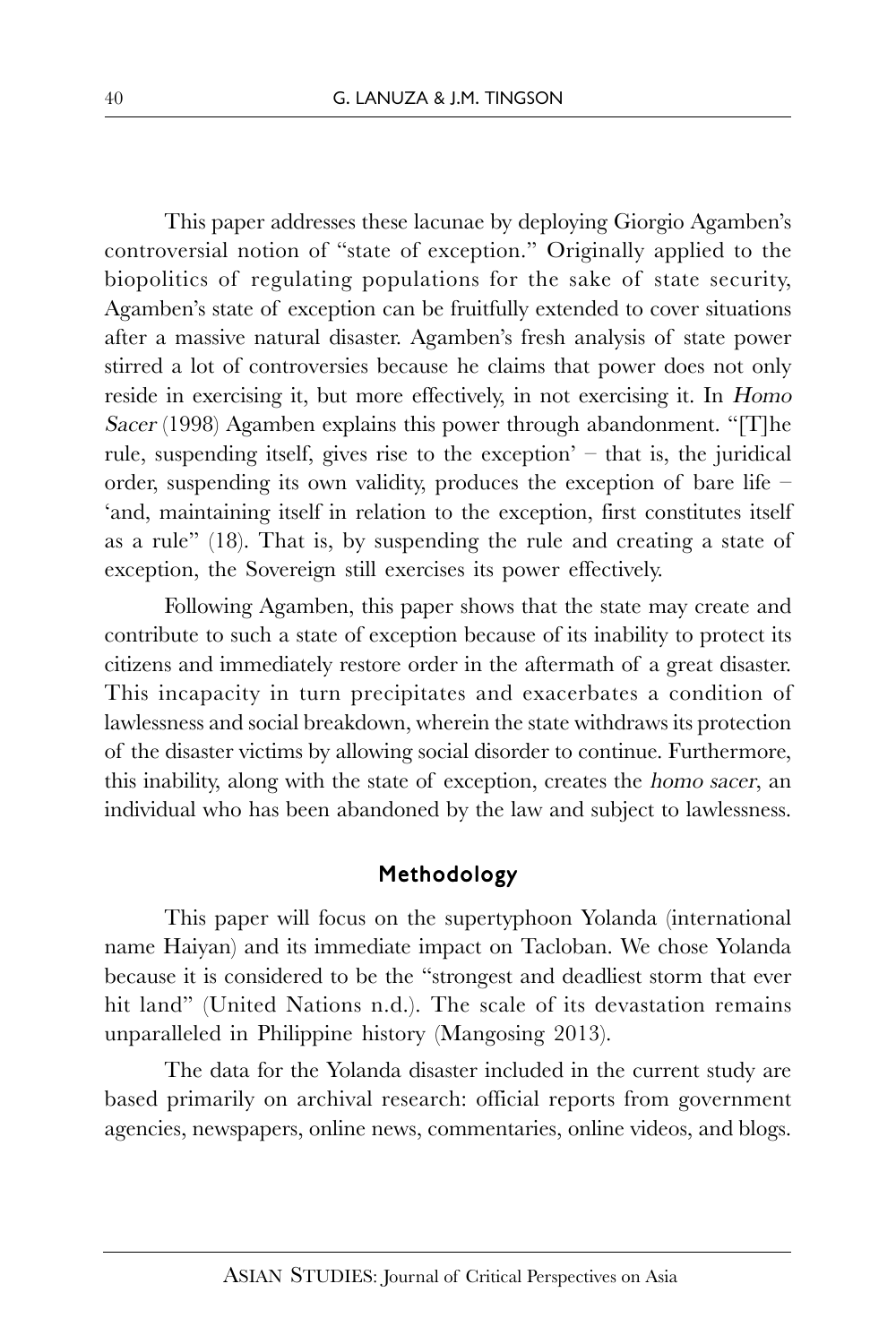Our archival research primarily zeroed in on available news several days prior to and after the landfall of the supertyphoon. Furthermore, one of the authors spent several months in Tacloban to verify the reports and to validate the data by interviewing some survivors and the local government personnel responsible for the relief operations. Also, he spoke with the organizers of People's Surge (now Alliance for Disasters Survivors in the Philippines). If there were discrepancies, we relied on official statistics while noting their inadequacy, if any. We did not assume that official statistics disclosed the facts as they are. Statistics do not speak. They must be made meaningful within a framework.

# Zoe and Bios: The Biopolitical Foundations of State of Exception

To understand the state of exception, one has to plumb the depths of Agamben's reworking of Foucault's notion of biopolitics, which was developed in a series of books on the topic. Unlike Foucault, who locates the birth of biopolitics in the development of the modern rationality of government, Agamben traces it to the ancient Greek polis. In his book, Homo Sacer (1998), he describes the difference between two Greek notions of life, zoe and bios. Building on Aristotle, Agamben writes of "zoe, which expressed the simple fact of living common to all living beings (animals, men, or gods), and bios, which indicated the form or way of living proper to an individual or a group" (1998, 1). The latter pertains to the dignified life, a life of worthy rights and privileges in the community. <sup>2</sup> For Agamben, political life, bios, entails having the rights and privileges of a citizen (1998, 132). This is a complex notion, but what is germane to our discussion is the question of who decides who has bare life. How does life become naked or bare? Who produces or declares this kind of life? What is the life of being excluded, naked, and bare in the biopolitical atmosphere, as proposed by Agamben?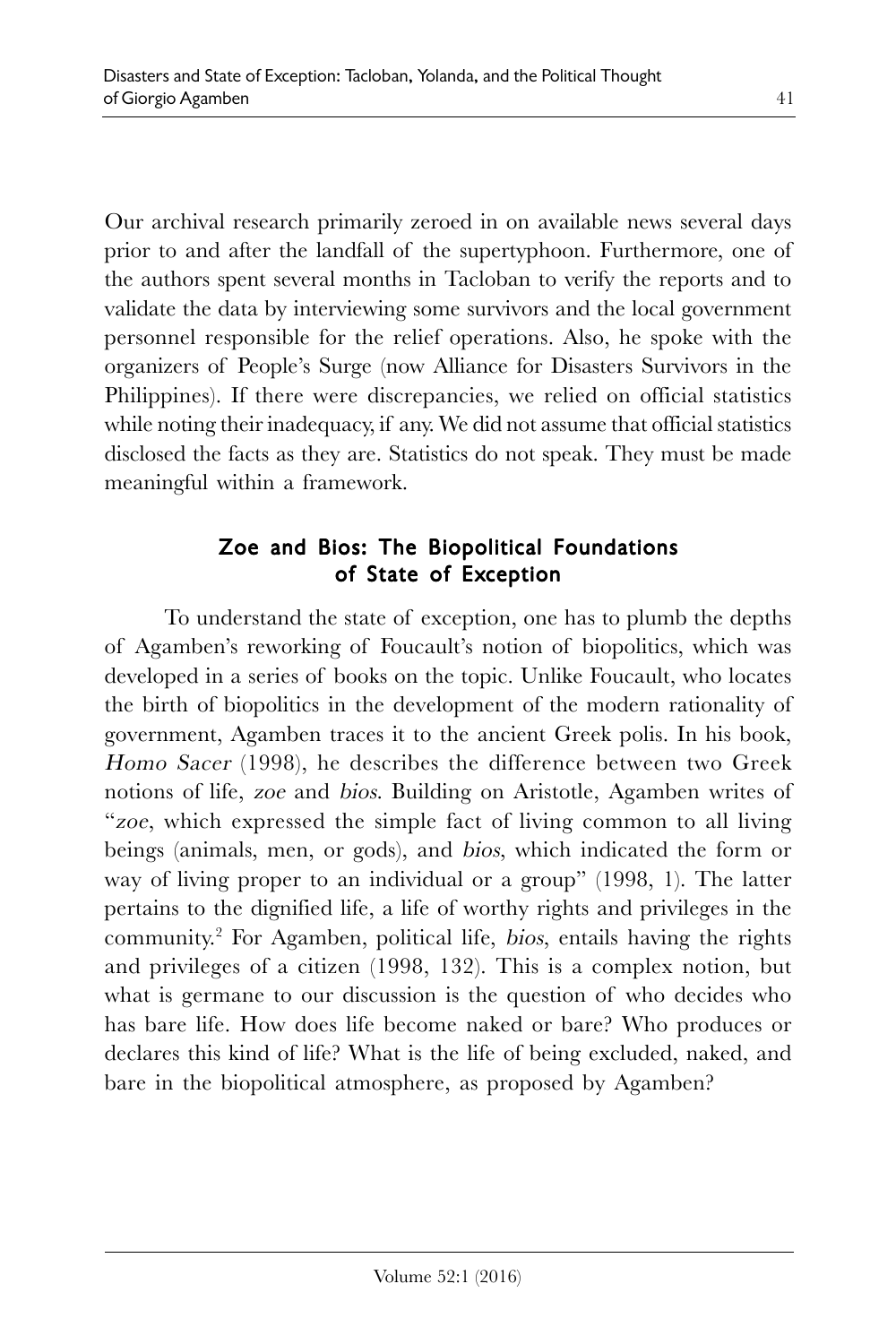#### In and Out of the Law: The Sovereign and the State of Exception

Agamben grounds his answers to these questions in his analysis of the sovereign, which he develops from the political theory of the German conservative political theologian, Carl Schmitt. The sovereign, for Schmitt, "decides on the state of exception—he has the legal power to suspend the validity of the law" (1998, 17). The paradoxical formulation of Carl Schmitt of the concept of sovereign explicitly explains that the sovereign, who can, within the juridical order, suspend the validity of the law—also stands outside that order. "..the sovereign stands outside of the normally valid juridical order, and yet belongs to it, for it is he who is responsible for deciding whether the constitution can be suspended in toto (2005, 35).

Both inside and outside of the juridical order, the sovereign's power comprises a paradox that lies at the heart of the state of exception, which, for Agamben, also pertains to "the preliminary condition for any definition of the relation that binds and at the same time abandons the living being to law" (2005, 1). Essentially, the state of exception refers to a condition where lawlessness is legalized (Humphreys 2006).

In the state of exception, where the Law is suspended, an individual falls both inside and outside it. On the one hand, by suspending the Law under a state of exception, the sovereign abandons its citizens, depriving them of every right and privilege (bios) within the normal juridical order and reducing them to zoe. Under a state of exception, the Sovereign ceases to protect, promote, and safeguard the rights of citizens (bios). On the other hand, the suspension of the Law and lawlessness are invoked whenever the state is faced with imminent danger, or whenever internal or external security is threatened (Humphreys 2006, 678). The state of exception is proclaimed or declared to prevent chaos in the community. By virtue of the Law, it is invoked to safeguard public order and to defend the constitution and the nation from any form of danger.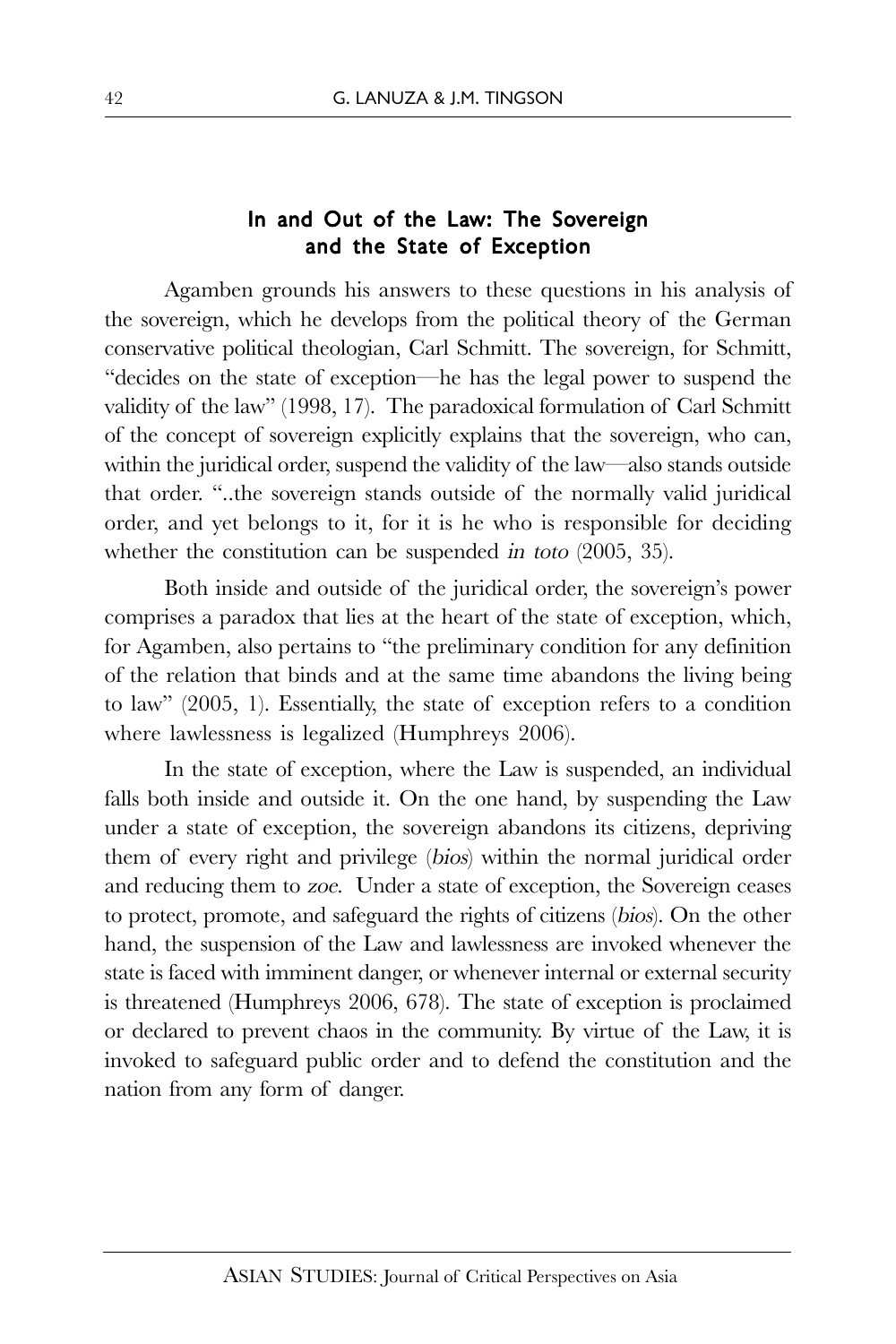# Homo Sacer, Bare Life, and the Concentration Camp

For Agamben, life that is never separated from its form or from its essence and importance is human life, i.e., a life which enjoys the happiness, rights and privileges of a human being, whose value is based on its political existence (Agamben 2009, 4). Human beings enjoy the political value of happiness and enjoyment, which can be withdrawn and suspended.

Accordingly, under the state of exception, "we witness the appearance of the homo sacer" (Downey 2009, 111), the victim of the biopolitical sphere which has been excluded, abandoned, banned, and exposed to misery and even death. The homo sacer is not human. Sacer (Latin: holy), however, does not designate any religious sense or a liturgical meaning; rather, it "further defines the moment of being set apart and thereafter takes on the hue of accursedness and abandonment" (Downey 2009, 111).

As the product of and under the state of exception, the homo sacer does not simply lie outside of the jurisdiction of the state and the law; in extreme situations, he has been abandoned by both. The homo sacer is banned from and does not belong to any geographical location; he is not only an outsider and an alien, but also a "nobody." He is exposed and threatened; anybody can harm him, a situation where life and death are inseparable. The banning of the homo sacer is reflected in the Roman law that says, "exbannitus ad mortem de sua civitate debet haberi pro mortuo, which is translated as "whoever is banned from his city on pain of death must be considered as dead" (Agamben 1998, 105).

To exemplify the homo sacer and the state of exception, Agamben posits the Nazi concentration camp as the locus of the modern homo sacer (Overboe 2007, 220). "The camp is the place in which the most absolute condition inhumana (inhuman condition) ever to appear on earth" (Agamben 2009, 37). It is a "space in which the law is completely suspended–that everything is truly possible in them" (40).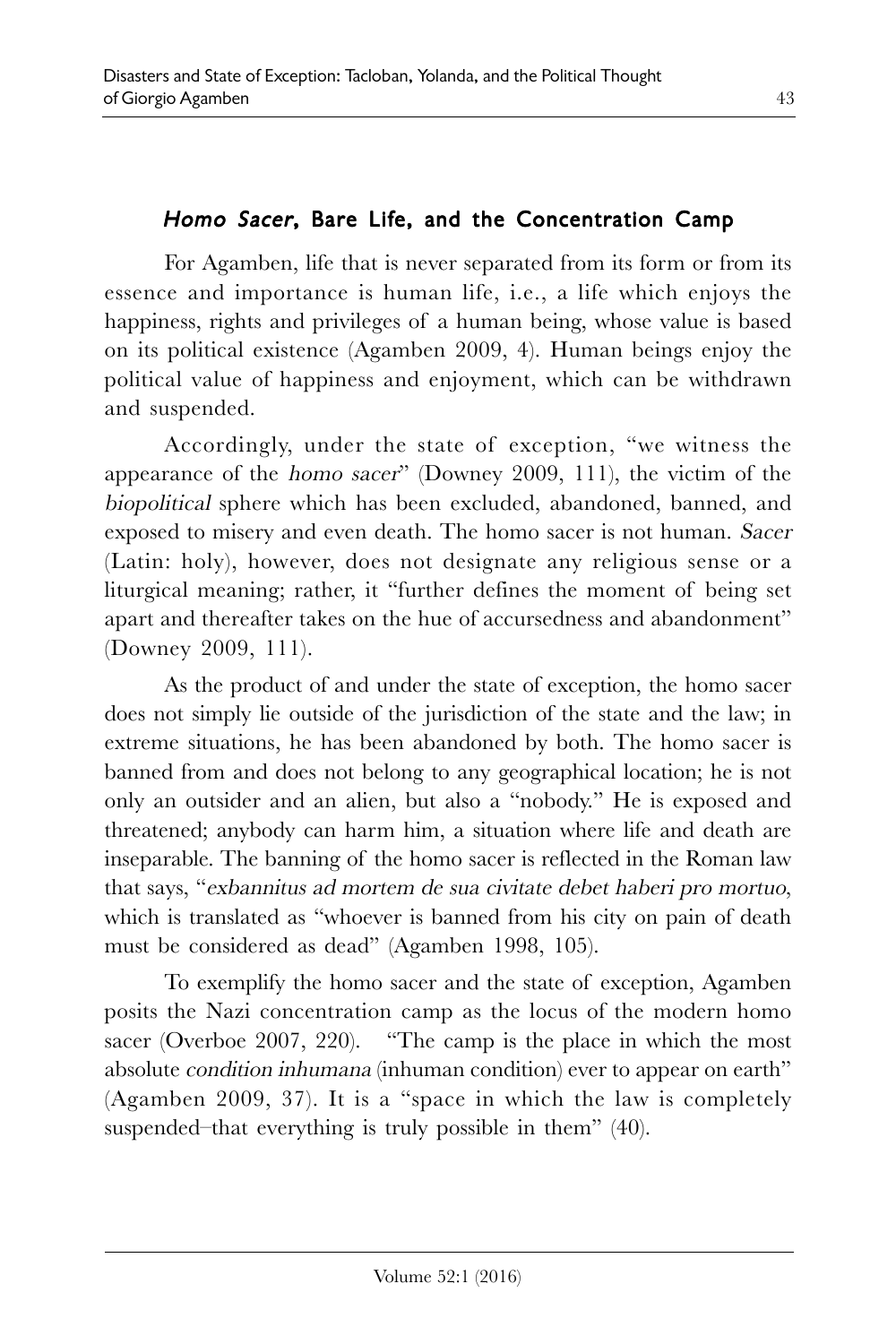When the law or the rule has been suspended by the sovereign under the state of exception, the outcast, the homines sacrii (Plural of homo sacer) are imprisoned in the concentration camp, where grief, loneliness, misery, and death abound. They can be killed by anyone at any time without being considered homicide or murder. The lives of the homines sacrii (plural of homo sacer) are situated.

> …in as much as its inhabitants have been stripped of every political status and reduced completely to naked life, the camp is also the most absolute biopolitical sphere that has ever been realized – a space in which power confronts nothing other than pure biological life without any mediation. (Agamben 2009, 41)

In the biopolitical sphere, the *homo sacer* becomes an individual whose rights become insignificant and void. In life under the state of exception, his political value disappears and ceases to be relevant.

## Yolanda and the State of Exception

This paper contends that Tacloban City in the wake of Typhoon Yolanda can be discussed and represented as a state of exception, where the law was suspended and citizens' rights were abandoned. However, this application has to be qualified somewhat; there are two aspects underlying the concept's application. First, Tacloban exemplified a state of exception because the Philippine government dismally and spectacularly failed to protect its citizens and address their needs immediately in the aftermath of the typhoon, abandoning them to fend for themselves. At first glance, this is a departure from Agamben's definition of the state of exception, which is created by a sovereign authority that in turn declares it to keep the citizens safe from the dangers of war and conquest. Although state of exception is invoked by the sovereign, in the case of Yolanda, the state of exception arose from government negligence and its inability and inefficiency to protect the citizens of Tacloban. This incapacity in turn exacerbated the damage wrought by the typhoon. The suspension and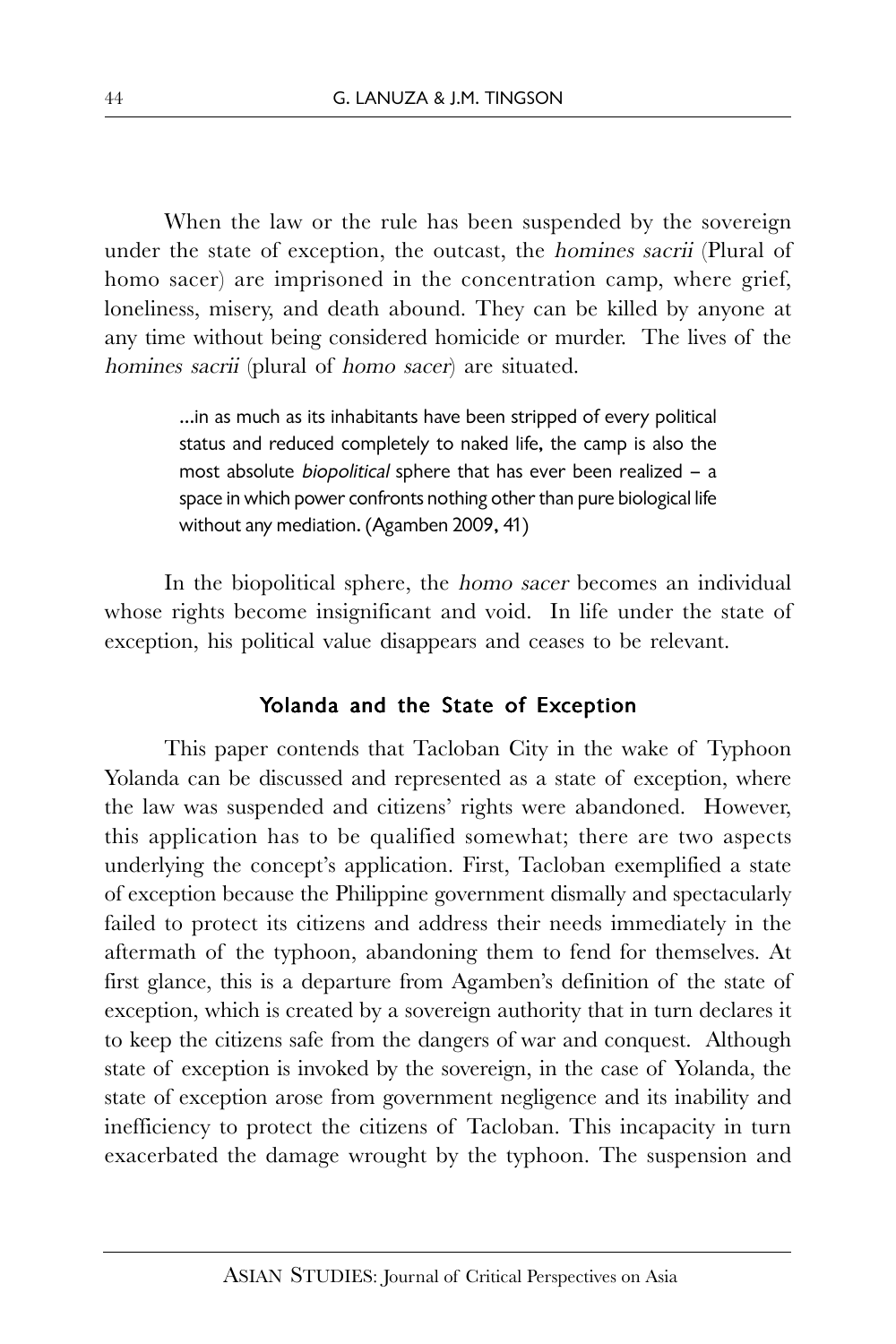negation of the Law resulted in and was part of the complete breakdown of social order, which was intensified by the state's lack of response.

In his discussion of the state of exception, Agamben did not include the decisive impacts of a disaster. In the case of Yolanda, a natural disaster took the place of war, famine, and anarchy. At any rate, even though the application of Agamben's thought departs somewhat from his original formulation, it is still based on his political writings. He had written that state power lies not just in the fact of exercising it, but also in not doing so (1998, 167). In this sense, the act of not protecting or failing to respond to the needs of Tacloban's citizens is still an act of state, a non- or indecision or neglect that created a state of exception in the city.

The second aspect of Tacloban as a state of exception is exemplified when the national government declared a state of emergency; it swiftly sent in police and military to stop crime, halt the looting, and restore order in the city. This aspect hews more closely to Agamben's standard definition of the state of exception, which is invoked by a sovereign in times of calamities, catastrophes, and in the name of peace and order.

# Preparing for the Coming Disaster

Considered to be the "strongest and deadliest storm that ever hit land," Supertyphoon Yolanda, with maximum winds of 235 kph and gusts of up to 275 kph, made its strongest impact on the Philippine archipelago on 8 November 2013 (Koo 2013). According to the Philippine Atmospheric, Geophysical and Astronomical Services Administration (PAGASA), Haiyan was equivalent to a Category 5 typhoon, the most powerful category and one that is comparable to a hurricane. It made landfall on six remote areas of Eastern, Central, and Western Visayas.

On the eve of Yolanda's arrival, 7 November 2013, the Philippine President, Benigno S. Aquino III, spoke on national television to present the latest data on the typhoon and its possible impact. The optimistic president hoped that the country would be safe, and even claimed "zero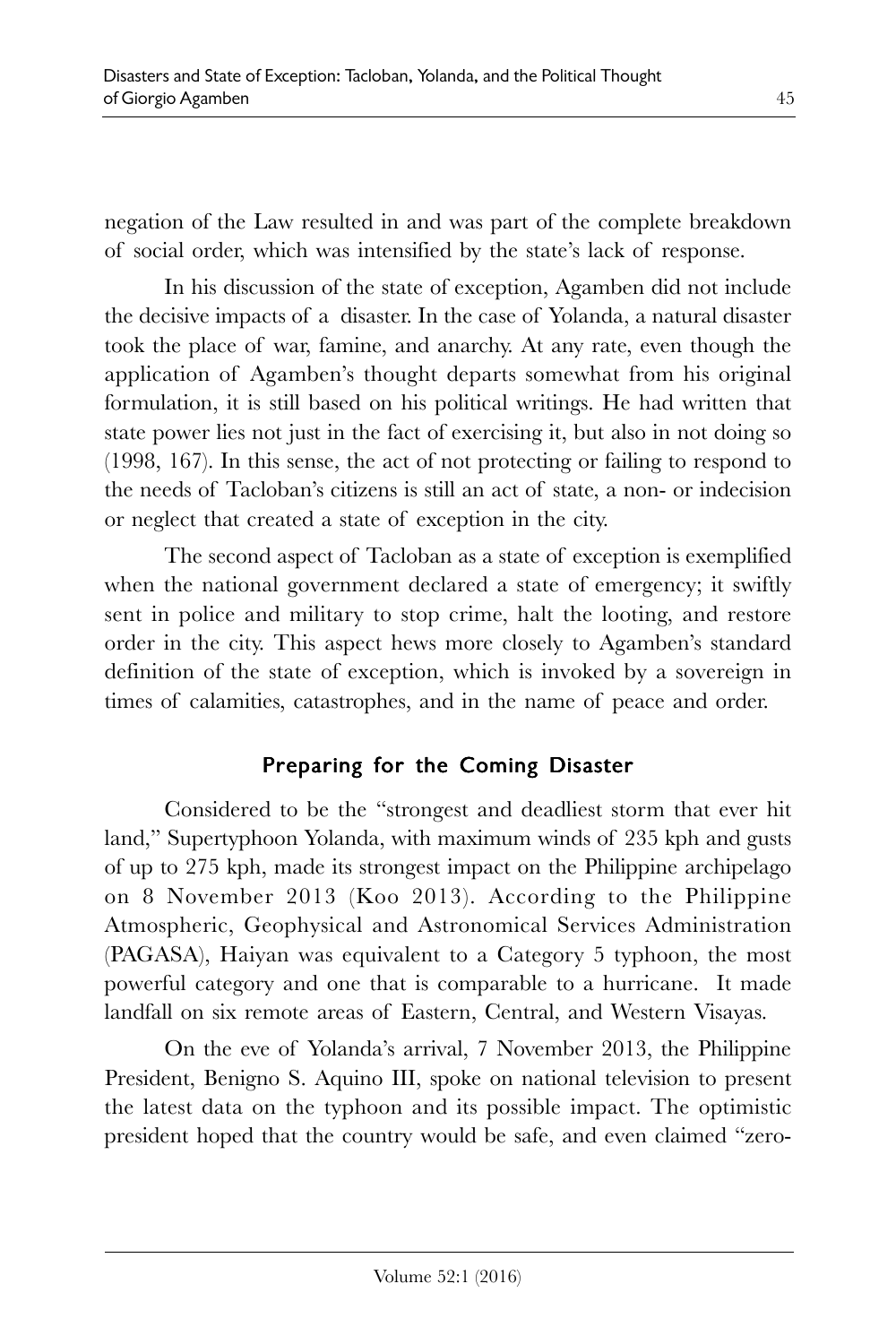casualties." In his live televised speech, the President said, "Let us do everything we can while Yolanda has not yet arrived. Let me repeat myself: this is a very real danger, and we can mitigate and lessen its effects if we use the information available to prepare" (Aquino 2013). He assured the nation thus:

> Our three C130's are fully mission capable and can respond when needed. Also on standby are 32 planes and helicopters from our Air Force. The Navy has also positioned 20 vessels in Cebu, Bicol, Cavite, and Zamboanga. Relief goods have been prepositioned in the areas we expect to be affected; to those who have not yet been able to reach because it has been damaged too dangerous for ships to go out to sea, rest assured that help will arrive as soon as the storm passes. (Aquino 2013)

As early as 6 November, two days before the typhoon hit Tacloban, the national government released PhP 195 million (NDRRMC 2013) of prepositioned emergency relief funds to be used by the national and local government in order to sustain the immediate needs of the people after the typhoon. This amount covered standby funds, family food packs, and other relief items. Moreover, the Department of Social Welfare and Development readied 83,203 family food packs that would be distributed in the evacuation centers across different localities (NDRRMC 2013; see also Ubac 2013a).

The national government and local government were guided by Republic Act No. 10121, also known as the Philippine Disaster Risk Reduction and Management Act of 2010. Section 2, "Declaration of Policy" states that

> It is the policy of the State to protect the right of the people to a balanced and healthful ecology in accord with the rhythm and harmony of nature. The State shall continue the policy to create, develop, maintain and improve conditions under which man and nature can thrive in productive and enjoyable harmony with each other. Towards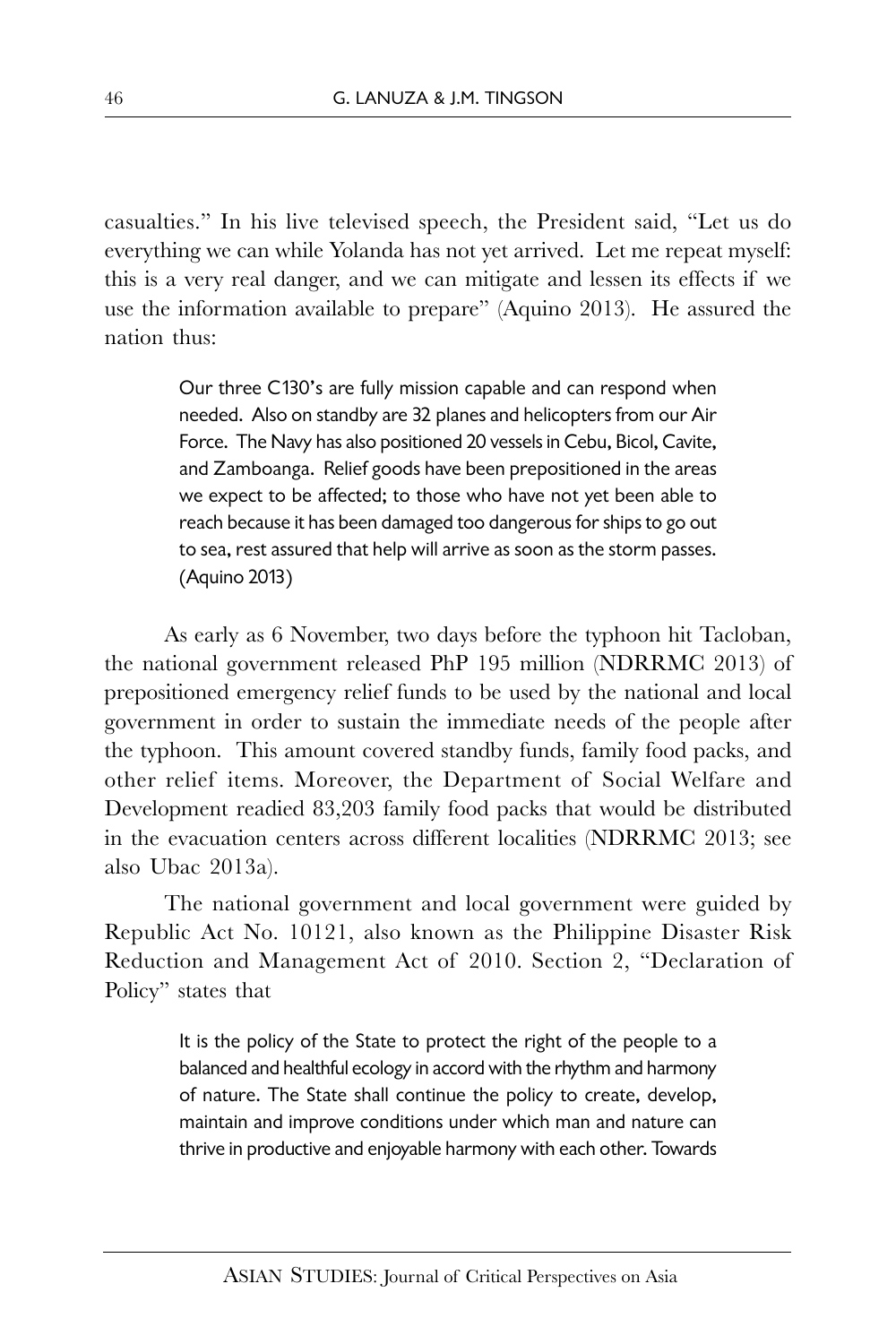this end, all government agencies are mandated to institute measures to ensure the safety of its citizens and their properties through the installation of data and information gathering devices and the network of national and local authorities to disseminate risk reduction warning and advice.

As the Tacloban city government expected to be the first to experience the wrath of the biggest storm to ever hit land, preparations were on the highest level. Every matter was considered: livelihood, evacuation, relief goods distribution, and the like. Mayor Alfred Romualdez supervised and checked all evacuation centers and relief centers in the city. Weather forecasters described Yolanda to be "almost the size of the Visayas... [and] could generate waves of up to 7 meters in coastal waters along its path "(Andrade and Ubac 2013). In this regard, the local government of Tacloban evacuated "177 families from 12 coastal barangays, who were brought to San Jose Elementary School, to Eastern Visayas State University, to the Tacloban Convention Center, and to 54 public schools in the city..." (Philippine Daily Inquirer 2013b). However, these evacuation centers proved to be unsafe from the storm surge.

The whole nation was seemingly prepared for the coming of the supertyphoon, which was expected to hit land at around 5 a.m. No one imagined how such a monstrous typhoon could affect the people of Tacloban until it finally ravaged the city from 6 a.m. to 12 noon (Ubac and Dizon 2013).

# Amidst a Super Typhoon: A Struggle for Life against Death

And in a minute, we were mired in a blinding white fog that swirled and boomeranged all over the house in concert with the cawed cries of people as if they were only directed at our home, filling the first floor with an unharmonious chorale that rung in my ear. (Mullles 2014, 8)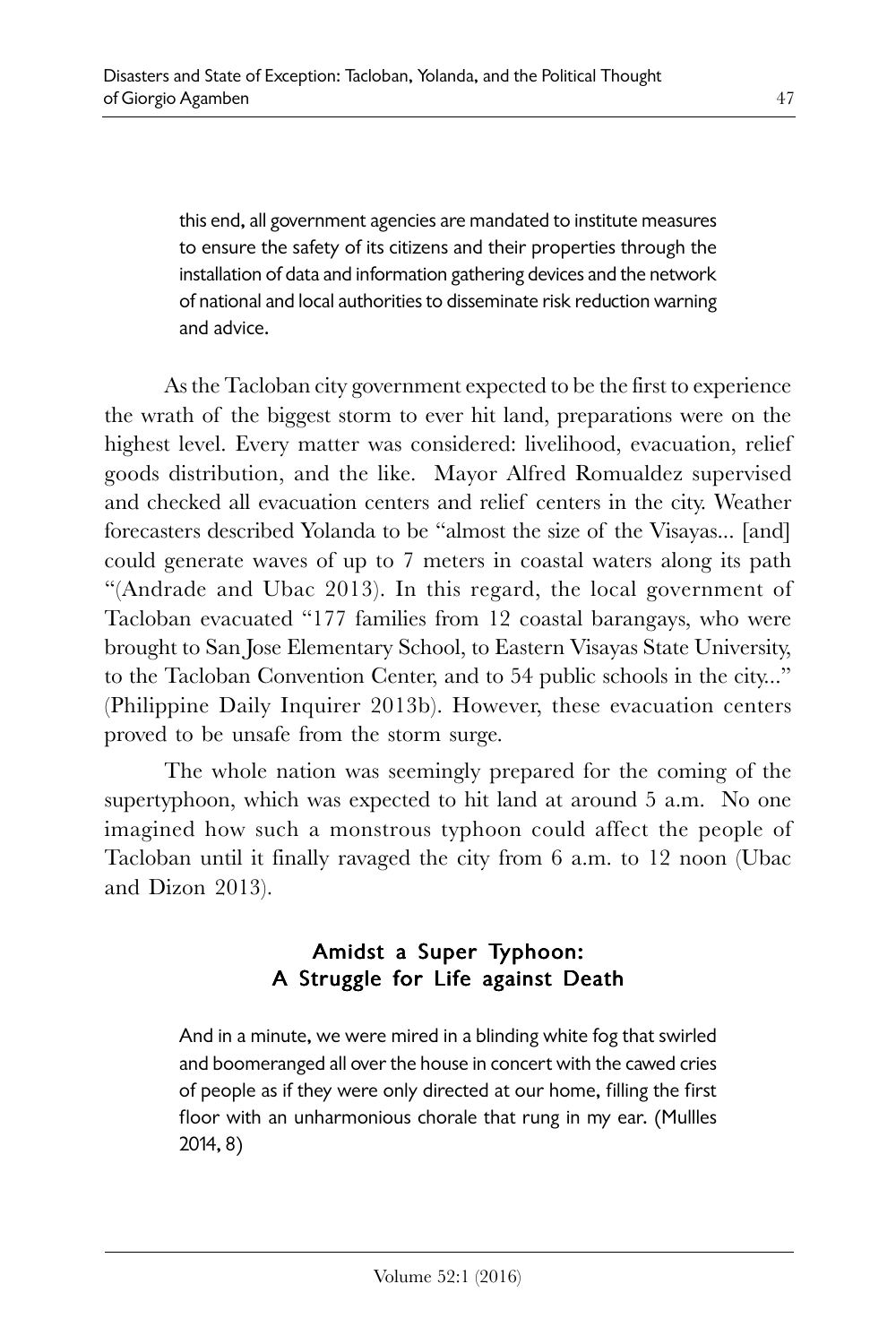Yolanda first made landfall in Guiuan, Eastern Samar, a town near the city of Tacloban. Only the Cancabato Bay separates them. The second landfall was in Tolosa, Leyte, an hour's ride from Tacloban City. For six hours, Tacloban was enveloped by sea water from both Cancabato Bay in the West and the Pacific Ocean in the East. Tsunami-like waves inundated residential areas. Farms, infrastructure, houses, properties that had been cared for for years, relationships, and lives disappeared into the Pacific (Yap 2013).

#### The Abandoned Land

For the first time, the enormity of the tragedy began to sink on me. The entire landscape was almost an exact duplicate of the infamous Hiroshima picture of a lone belfry standing amidst the backdrop of the deserted ruins of the city during the Second World War, where the ghosts of its past had never ceased to haunt the undoing of the future. (Mulles 2013, 31)

In just a couple of hours after the typhoon hit Tacloban, everything fell into ruins: communication lines were cut off, trees fell, roofs were pulled off by the wind, and houses tumbled down and washed out. The 265-kph winds flattened the city. According to the United States Congressional Research Service, "between two-thirds and 90% of structures were heavily damaged and destroyed, including medical facilities" (Lun and Margesson 2014, 1). Yolanda produced a catastrophic and unbelievable level of destruction in one of the poorest provinces in the Philippines.

After the storm, the survivors began to see dead bodies along the roads and under the debris. Other accounts would reveal that some "corpses hung from trees, were scattered on sidewalks or buried in flattened buildings, some by the typhoon that washed away homes and buildings with powerful winds and giant waves" (Esguerra, Ramos, and Dizon 2013).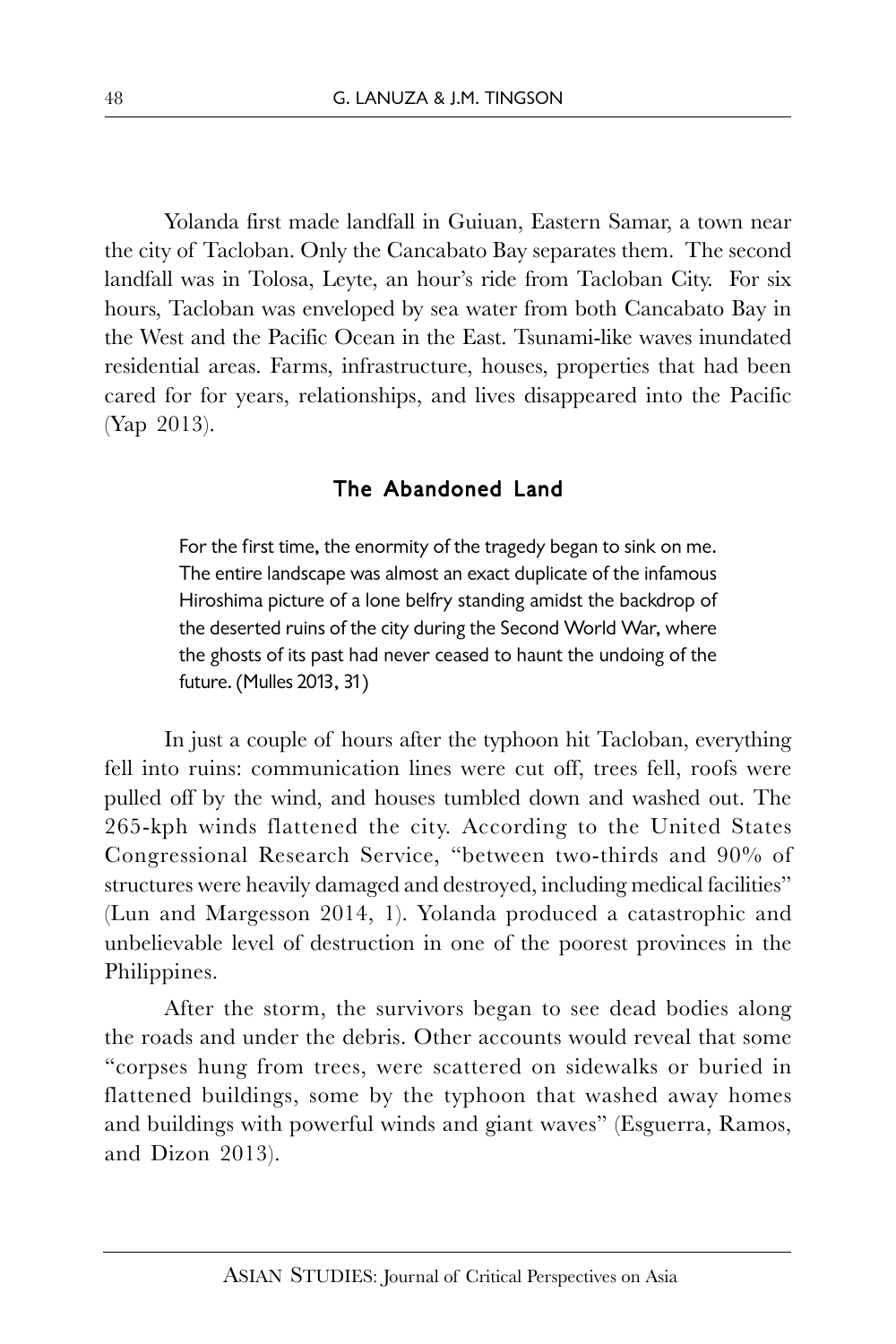According to the Official Gazette of the Philippines, the official number of deceased was 6,193; about 28,689 individuals were injured, and 1,061 individuals were still missing as of March 2014 (DRRMC 2014). The officials responsible for the rescue operations stopped counting casualties last March 2014, though decayed bodies were still found in some areas in Tacloban before the first anniversary of the supertyphoon.<sup>4</sup> By then, among the estimated 221,174 individuals (NSO 2010) living in the city of Tacloban, almost half were still recovering from the devastation. Others had no permanent shelter to live in and no permanent livelihood to sustain families of five to eight members. Most importantly, many had not yet recuperated from the emotional, physical, and mental nightmare of the previous year.

## Prepared but Incompetent

A night before the typhoon made its first landfall in Guian in the province of Samar, President Aquino addressed the whole country, assuring the Filipino people, especially the people in the Visayas, that all resources were prepositioned and the agencies of government were well-prepared and "help will arrive as soon as the storm passes" (Aquino 2013). Unfortunately, after the six-hour wrath of Yolanda that devastated Tacloban, the much-needed food and rescue did not arrive immediately. The first responders, the local government units, were also rendered impotent by the horrible devastation.

Three eyewitnesses lamented, "Three days after Yolanda, the strongest storm on record, roared across the Visayas, government officials still did not know the extent of the damage and devastation, with some in Manila questioning five-figure local estimates" (Esguerra, Ramos and Dizon 2013). Government officials, three days after the storm, still did not know where to start and to distribute relief assistance among the people. International organizations in contrast had provided estimates.

> And in the city of Tacloban, the hardest hit area, on Friday, November 15, a week after Super Typhoon Yolanda ravaged central Philippines,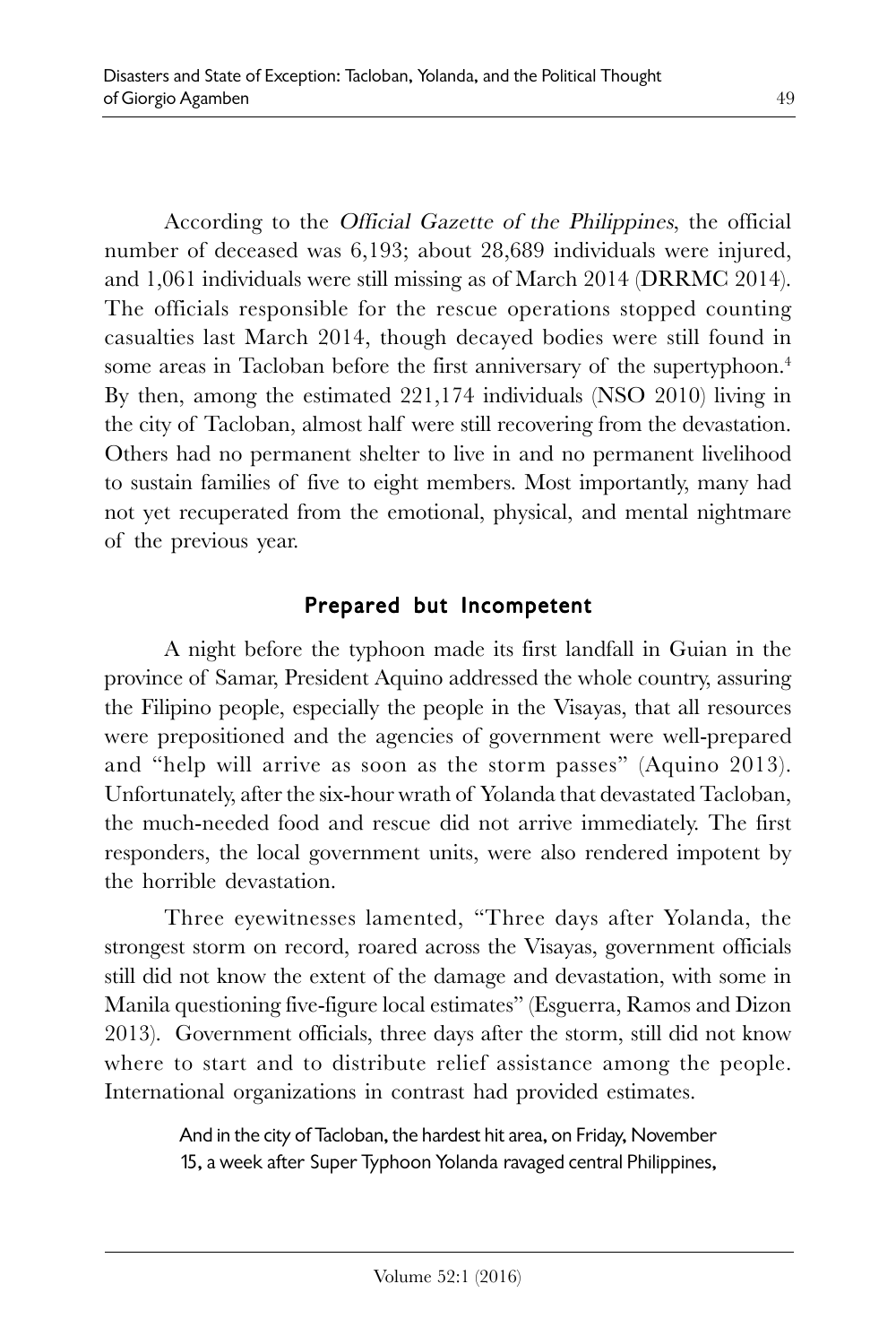the Palace admitted it was still working to get aid to all affected areas. At least 10 of Leyte's 40 towns were still not reached because the government did not have enough trucks to deliver the goods. In Tacloban City, Leyte, the hardest hit locality, 82 out of 138 barangays have been provided with relief goods leaving 56 still scrambling for basic needs. (Gutierrez 2015)

Local government units are decisive in any post-disaster response (Loebach and Stewart 2015; Haas 1978; Delfin and Gaillard 2008). But the prepositioned relief goods, medical assistance, and police and military forces were nowhere to be seen in the aftermath until Sunday morning, 10 November, two days after the storm.

 The arrival of urgent assistance proved very slow. The national government wasted a day or more—around 39 hours after the storm passed, and did not fulfil its most urgent task: responding quickly to the needs of the people of Tacloban (Ramos and Esguerra 2013). While other nations and countries had began pouring in resources to help the victims soon after the storm, the national government was nowhere in sight, doing blame games, instead of manning up to the task at hand (Quismundo and Montecillo 2013).

> President Benigno Aquino III visited Tacloban City by the 3rd day and on Monday, declared a state of national calamity. Despite the declaration, however, and the Cabinet Secretaries on the ground, international news agencies questioned why there was not an organized, large-scale relief distribution effort even on the 5th day since the storm. By the 6th day, the Palace announced Aquino himself would be directly in charge of relief operations. He is expected to fly to Leyte to oversee aid distribution and cadaver recovery on Sunday, November 17. (Gutierrez 2015)

The Philippine government saw the need to declare a state of calamity after three days, showing just how much they were not able to monitor and get a clearer picture of what was happening because of their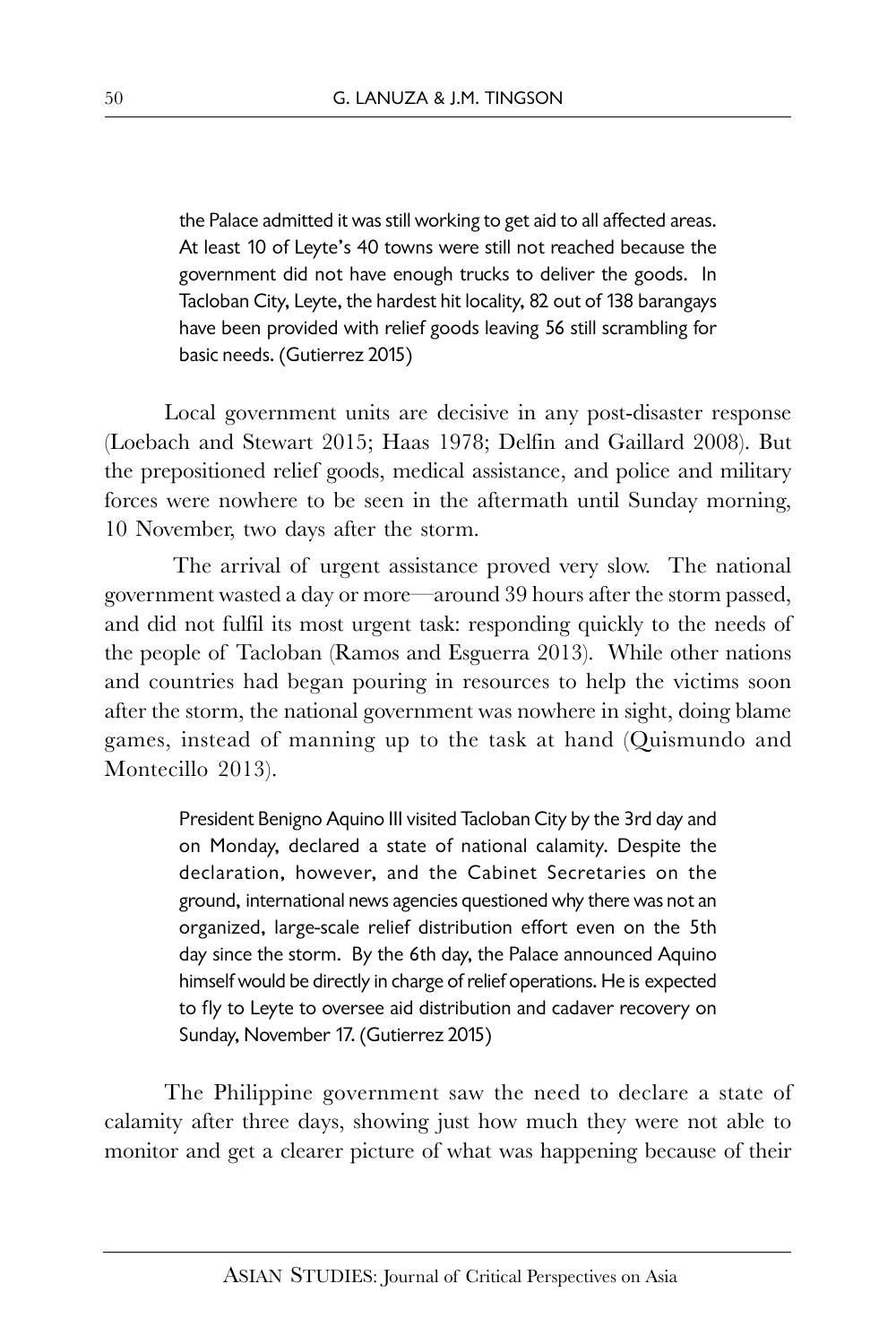incompetence, ineptitude, and even because of the political conflict between the two family dynasties, the Aquinos and Romualdezes. Nonetheless, the President visited Tacloban on the third day when looting, ransacking, jail breaks, and the breakdown of law were already under way. The President and his actions and plans proved too late. The President should have ordered an immediate rescue and relief operation for Tacloban as soon as the storm and the wind died down, as he had promised the night before the storm's landfall.

## State of Exception: Abandonment

Considering that the Philippines is visited by an "average of 20 typhoons or tropical storms each year, which kills hundreds and sometimes thousands of people" (Mangosing 2013), the state should have learned from past typhoons, especially the recent ones like Sendong and Pablo, and should have spent more efforts and funds to lessen the destruction. In section 2, (d) of "Philippine Disaster Risk **Reduction and Management Act of 2010**, the state is mandated to

> Adopt a disaster risk reduction and management approach that is holistic, comprehensive, integrated, and proactive in lessening the socioeconomic and environmental impacts of disasters including climate change, and promote the involvement and participation of all sectors and all stakeholders concerned, at all levels, especially the local community;

Further, it mandates the state to

Recognize the local risk patterns across the country and strengthen the capacity of LGUs for disaster risk reduction and management through decentralized powers, responsibilities, and resources at the regional and local levels;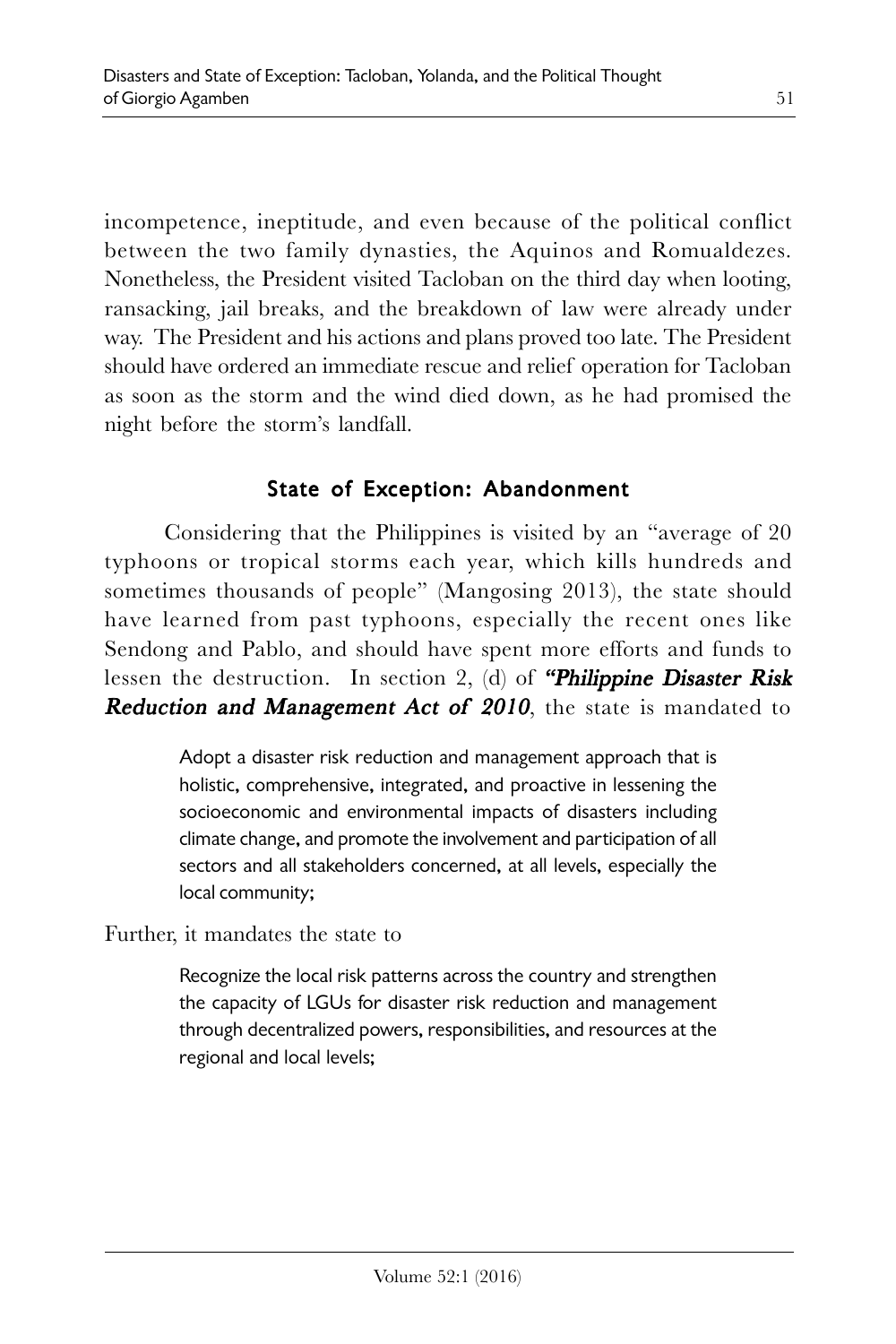#### and

Recognize and strengthen the capacities of LGUs and communities in mitigating and preparing for, responding to, and recovering from the impact of disasters;

#### Section 3 also states that

The Department of Science and Technology (DOST) shall, in coordination with the Philippine Atmospheric, Geophysical and Astronomical Services Administration (PAGASA), the Philippine Institute of Volcanology and Seismology (PHIVOLCS) and the National Disaster Risk Reduction and Management Council (NDRRMC), provide a list of all government risk reduction and preparedness equipment, accessories and other vital facility items such as, but not limited to, radars, weather forecasting equipment, flood monitoring instruments, seismographs, tsunami warning systems and automated weather systems.

The State has all the means and transportation, as declared by the President, to reach out to far-flung areas—air drops as well as prepositioned vessels who could deliver relief goods. But in spite of the hyped-up preparations, there was a very slow movement and response on the part of the national government. While officials of the Philippine government were playing the blame game, delaying things further, different countries took greater initiatives to help the victims and survivors. If other nations and countries and international organizations could cooperate and collaborate among themselves, why could not the Philippine government (Esguerra and Avendaño 2013)?<sup>5</sup>

## State of Exception: The Abandonment of Victims by the State

 "It was as huge a breakdown in peace and order as you'd see in war, famine, or a zombie movie. It's the face of desperation. It's the face of chaos. It's the face of a catastrophe beyond belief" (de Quiros 2013a,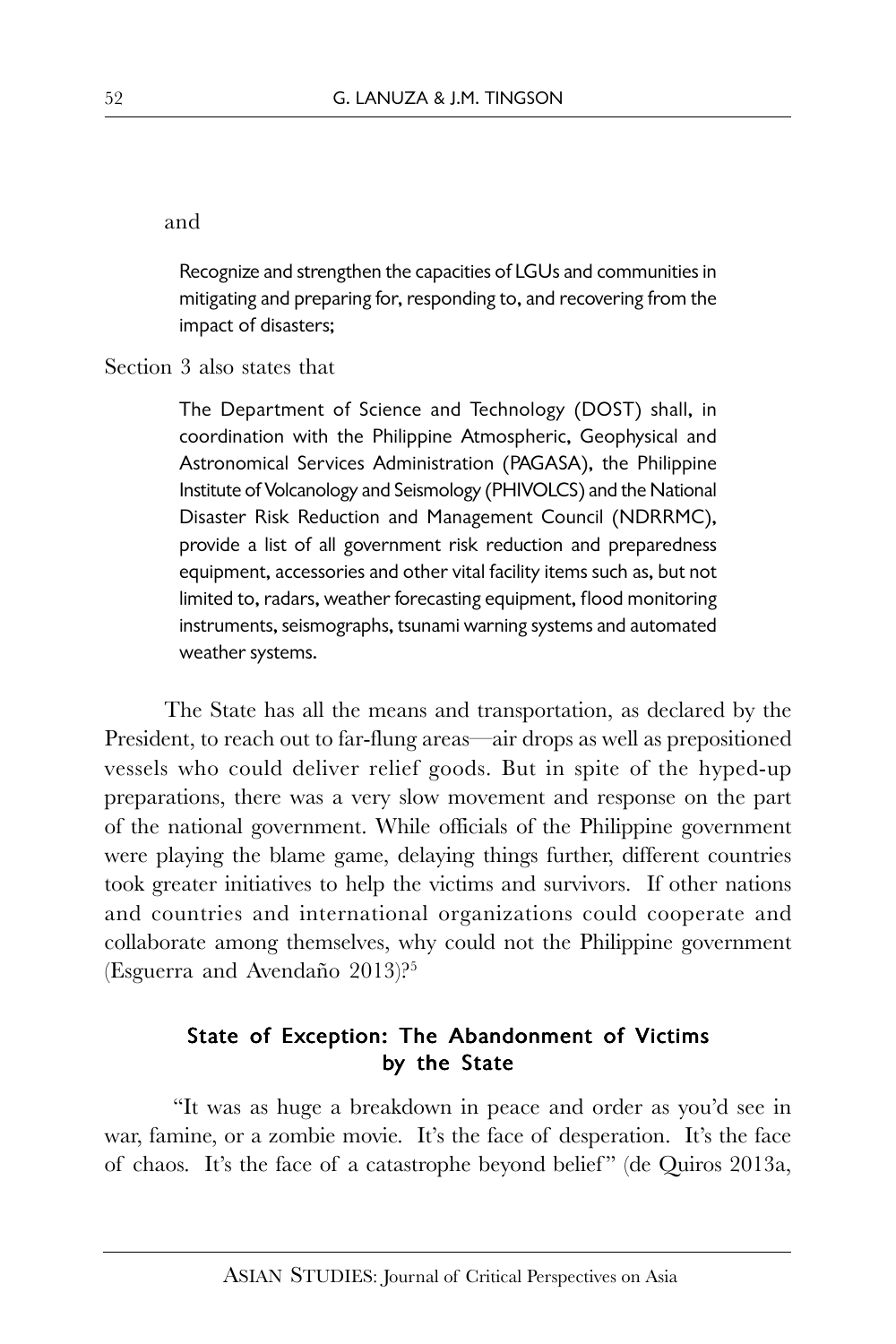2013b). Aristone Balute's granddaughter, a survivor, said, "There is no help coming in. They know this is a tragedy. They know our needs are urgent. Where is the shelter? We are confused. We don't know who is in charge" (Dizon et.al. 2013).<sup>6</sup> Jenny Chu, a medical student in Leyte, said, "Everything is gone. Our house is like a skeleton and we are running out of food and water. We are looking for food everywhere. Even the delivery vans were looted. People are walking like zombies looking for food. It's like a movie" (Piggot 2013).

In the aftermath of the super typhoon, the Law, which primarily binds and protects citizens, became a juridical norm that abandoned them. The state's incompetence and ineptitude are reflected in Agamben's definition of the state of exception, which is invoked by the sovereign that then withholds from its citizens protection of the law (Mulles 2014, 42). In the words of Agamben (1998, 59), the national government represented "the sovereignty who is law beyond the law to which we [the victims] are abandoned."

# Lawlessness: Suspension of the Law and Homo Sacer

To recall the discussion above, the state of exception results not only from the direct command of the sovereign but also from in its inability to intervene after a natural disaster. The Law in Tacloban was not suspended by the sovereign to protect the citizens from the imminent danger of the typhoon, but by the destruction of the typhoon and the government's ineptitude that produced and exacerbated the breakdown of social order.

The 983-strong Philippine National Police force in the Eastern Visayas Regional Office based in Palo, Leyte, was nearly decimated. Only 34 showed up for duty; the rest were declared missing, although their names were not included on the NDRRMC's official list thereof (Pazzibugan 2013). The national government could have swiftly dispatched rescue operations, but failed to do so. As a result, "the absence of authority to reimpose order, issue directions, and organize relief deepened the sense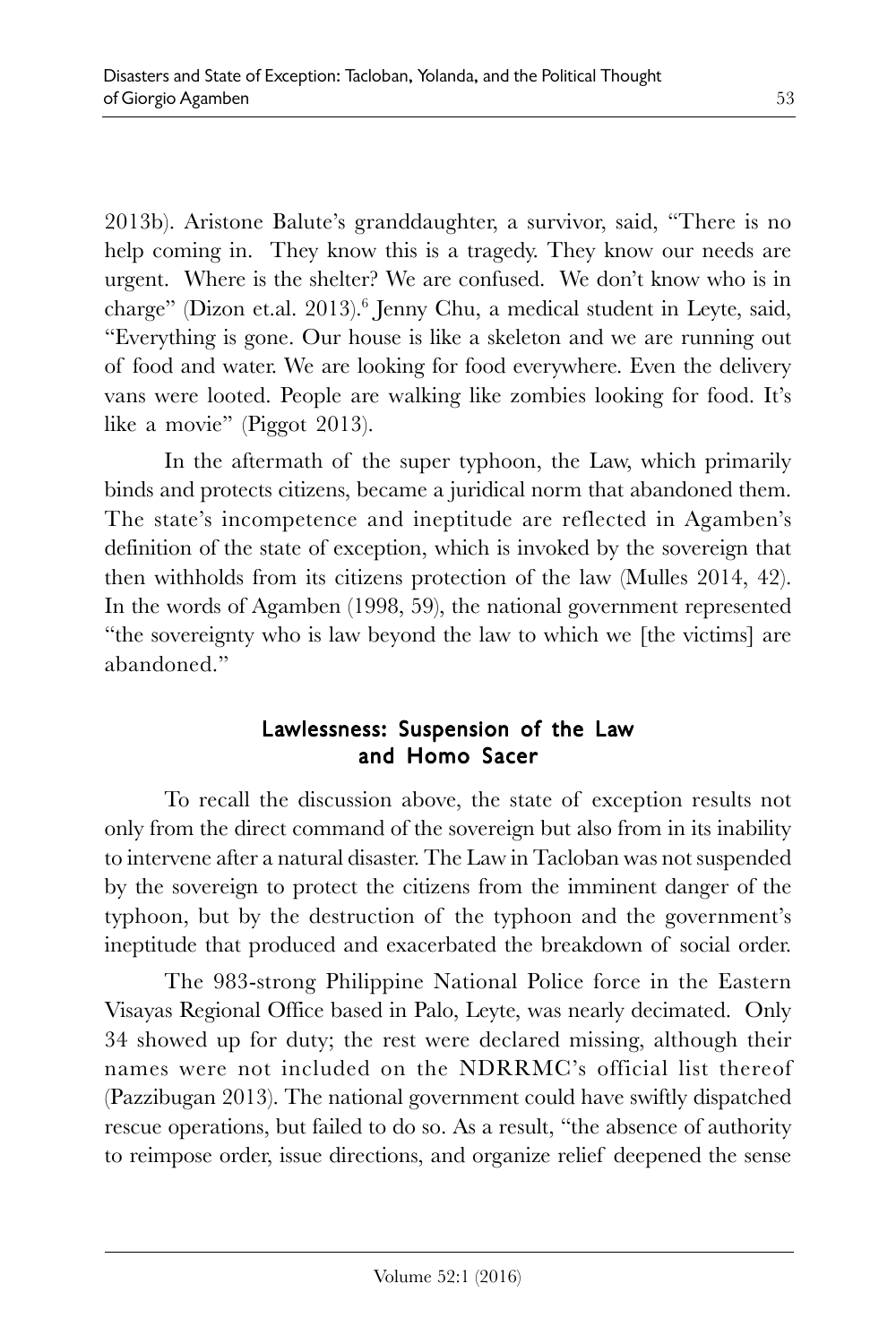of desperation and led it to anarchy" (Philippine Daily Inquirer 2013a). In the aftermath of the devastation, when the Law was suspended, Tacloban was bereft of the Sovereign's protection.

People were desperate for food, water, and medicine. Abandoned because of the delay and lack of relief assistance, people turned into robbers and thieves who scavenged for food, medicine, and water. Their life had been turned into zoe, the bare life stripped of any social, religious, and political identity. In a phone interview, Rafael Mariano, the chair of Kilusang Magbubukid ng Pilipinas (KMP), said, "what's happening in Leyte is not looting. It's a clear demonstration of the people's struggle for survival in the face of government incompetence" (Mallari 2013). And in a press briefing, Zenaida Delica Wilson of the Disaster Risk Reduction Network, said that

> We're not condoning the taking of other people's properties, but let us understand the context. Let's not call them thieves. We don't know their context, their circumstances. They are hungry and desperate, which is why they are able to do things they would normally not do. (Salaverria 2013)

## State of Exception, the Camp and the Policing of the Homines Sacrii

Amidst the chaos created by the typhoon and the inability of the government to respond emerged the homo sacer, who was reduced to the simple fact of living associated with animals and simply set outside human jurisdiction without being brought into the realm of divine law (Agamben 1998, 82). As homines sacrii, the banned, the people were no longer protected by the Law, yet were still subject to the Sovereign's absolute power. Indeed, for Agamben, "the state of exception is a kind of exclusion" (1998, 17). Thus excluded, the survivors became part of the biopolitical sphere and the zone of indistinction, where life ceases to be politically relevant, becomes only sacred life, and can as such be eliminated without punishment" (Agamben 1998, 139). "The very body of the homo sacer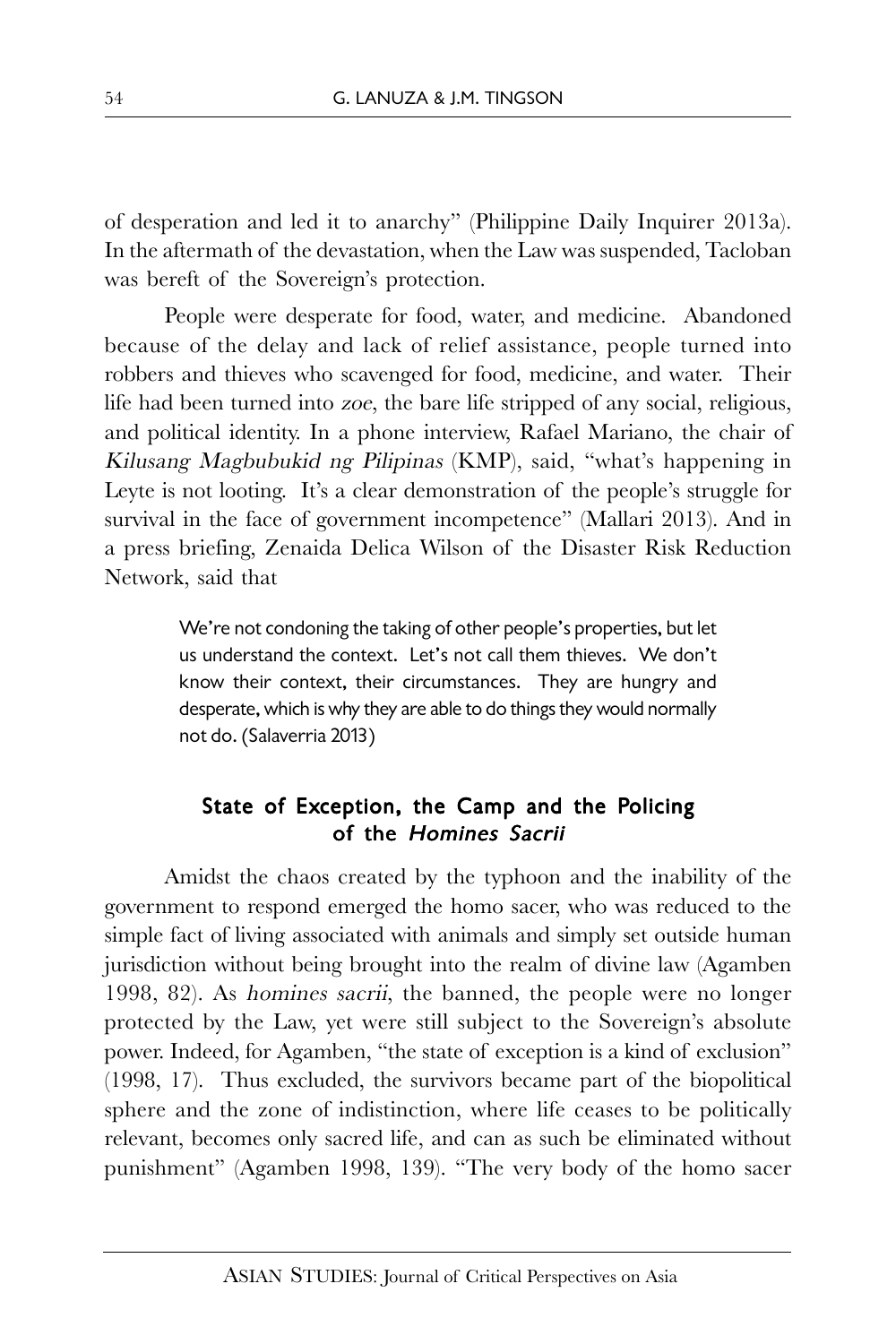is a living pledge to his subjection to a power of death" (99). Indeed, after Yolanda, the people of Tacloban "constitute[d] the originary exception in which human life is included in the political order in being exposed to an unconditional capacity to be killed" (85).

With Tacloban under a state of exception, the people as homines sacrii resorted to looting and ransacking. "Tacloban is totally destroyed. Some people are losing their minds from hunger or from losing their families. People are becoming violent. They are looting business establishments, the malls, just to find food, rice and milk.... I am afraid that in one week, people will be killing from hunger," school teacher Andrew Pomeda said (Piggott 2013). A sociologist (Cupin 2013) explains the looting and lawlessness. "In a crowd where there are no clear rules, then you'll do anything because nobody's telling you you're not supposed to do that." With no law enforcement, some survivors were reportedly roaming the streets with guns to attack convoys carrying aid (Piggott 2013).

In response, the state exacerbated matters by declaring a state of calamity, a condition that (formally) suspended the law and justified massive deployment of police and military troops, including Special Forces backed by armoured personnel carriers (Yap and Dizon 2013; Ramos 2013). This was done to normalize the situation and bring the homines sacrii to order by using perimeter fences and surveillance systems. As we have seen, for Agamben, the state of exception is proclaimed to maintain peace and order when there is a threat of war and conflict. It is "..ultimately proclaimed for reasons of public order – that is to suppress the robberies and looting provoked by the disaster" (2005, 17).

As such, the homines sacrii were forcibly interned a huge camp, where they could be regulated, monitored, and executed if they resisted the police. Subjected to the camp, the homines sacrii turned from victims into lawless enemies that had to be controlled and subdued. They were not protected by law; and with inefficient and delayed delivery of services, neither did they have access to basic necessities, and their rights to immediate assistance were negated. Under Republic Act No. 10121, the government must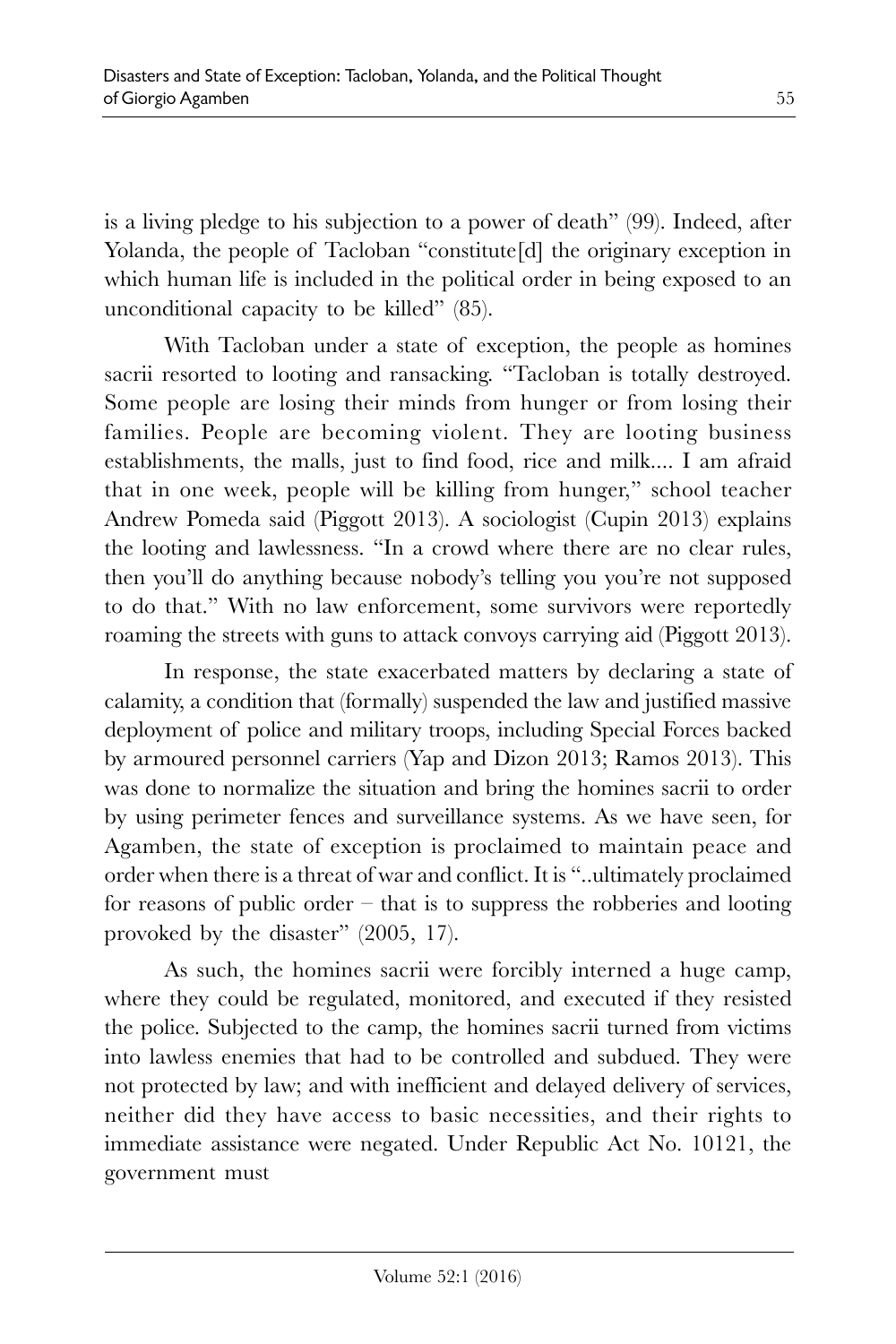(p) Provide maximum care, assistance and services to individuals and families affected by disaster, implement emergency rehabilitation projects to lessen the impact of disaster, and facilitate resumption of normal social and economic activities. (Republic Act No. 10121)

Left to themselves and without the Law to protect them, the social condition led to a situation described by Thomas Hobbes as a "war of all against everyone." This was the condition that prompted the government to declare the state of emergency in Tacloban. Its main objective, contrary to its rhetorical trope, was not to facilitate the relief operations, but to arrest the looters. And this indeed led to arrest of 100 looters, including minors, though they were also later released because no criminal charges were filed (Gabietta 2013).

#### Conclusion

We hope to have shown the fruitfulness of applying Agamben's notion of state of exception to disaster management, reduction and mitigation, specifically in the case of Yolanda. Using a notion originally applied to the Sovereign's biopolitical regulation of its population, our analysis has shown that Agamben's analysis of biopolitics can be applied and extended to natural disasters. People are reduced to "bare life," not only in times of state of exception like war and rebellion, but also in the aftermath of a massive and horrendous disaster. When an enormous disaster extinguishes even the power of the first responders, a chaotic situation ensues that creates a "zone of indistinction" where laws and social order are suspended. In this case, the response of the state as the Sovereign (or lack or absence thereof) is decisive.

The state's inability to mitigate the impact of disaster, and its weakness to exercise its positive power created a power vacuum that turned people into "walking dead" bereft of human rights and political protection. We have argued that this was the case in Tacloban. The national government, instead of fulfilling its mandate to protect the welfare and rights of the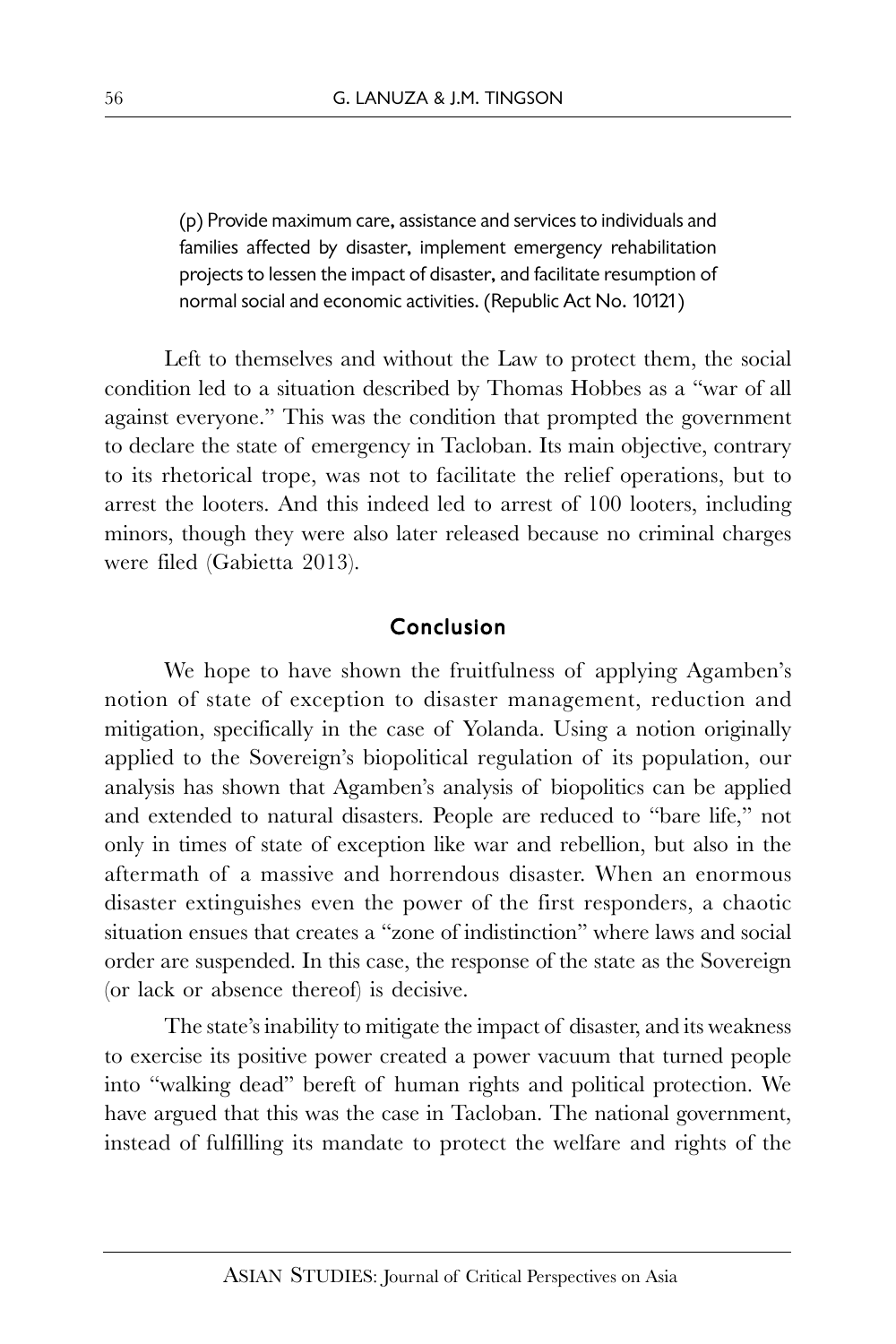people, proved inefficient in responding to the situation. Instead of controlling it, the state only created and intensified the state of exception by converting all survivors as homo sacer, which then became the targets of police power.

The current study contributes to the growing literature on disasters by expanding its transdisciplinal scope to include political and philosophical theories. It will be a welcome development if future studies and research on disasters can explore the implications of Agamben's biopolitical theory for disaster management, relief operations, and rehabilitation. In a country that is visited on average by eight or nine tropical storms per year, and with death tolls averaging 1,000 to 2,000 per storm (Brown 2013), developing a critical analysis of disaster in relation to the state is a condition sine qua non for making the state accountable to its population.

## Notes

- <sup>1</sup> We would like to dedicate this article to all the victims and survivors of Yolanda, especially the people of Tacloban. Jed Martin Zabala Tingson is from Tacloban City. Gerry M. Lanuza was responsible for providing residence halls, through the Office of Student Housing, to accommodate the students from University of the Philippines, Tacloban who transferred to UP Diliman days after the typhoon. The pains and sufferings we shared with the people and students from Tacloban inspired us to write this article.
- <sup>2</sup> Also, Agamben described life as viewed in the classical world by saying that "simple natural life, zoe, is excluded from the polis and remains confined—as merely reproductive life – to the sphere of the oikos, 'home'" (Agamben 1998, 2). In other words, living animals, like human beings, whose lives are zoe, are excluded from society—they do not belong to the group which has its political value. Their lives are only meant for reproduction, and are limited only to the household; to that extent, they are not even allowed to participate in the activities in the polis or in society.
- 3 Internationally called as Haiyan, the name denotes Chinese characters for "sea gulls."
- <sup>4</sup> A Roman Catholic priest believed that about 15,000 died due to Yolanda (Felipe 2015). A progressive group claimed in 2014 that at least 18,000 died (Yap and Santos 2014).
- <sup>5</sup> Luiza Carvalho, the UN resident humanitarian coordinator in the Philippines, studied the possibility of air drops as a quicker method to reach far-flung areas. She said, "It is possible, and we discussed it yesterday with the city authority about using this disposition within the city itself, so (typhoon victims) don't need to travel some kilometers away. We should use this system of distribution within the city itself" (Quismundo 2013a). In addition, communication was among the major problems. The National Disaster Risk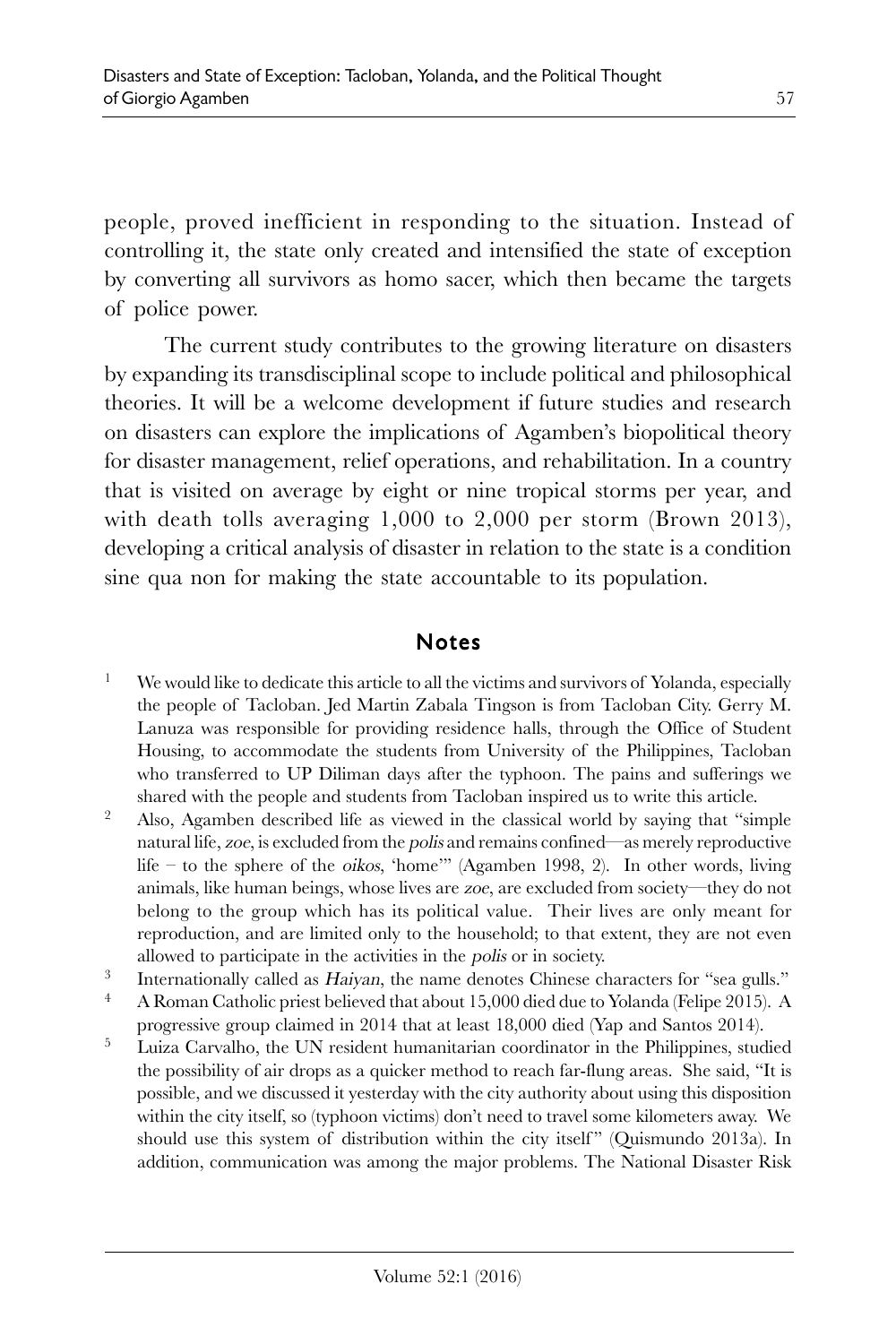Reduction and Management Council (NDRRMC) admitted the nonexistence of satellite phones. According to a news report, "At a Senate hearing on Wednesday, defense officials acknowledged that the National Disaster Risk Reduction and Management Council (NDRRMC) had no satellite phones. The NDRRMC also lacked a generator and tents" (Quismundo 2013b; Ubac 2013b).

<sup>6</sup> CNN's Anderson Cooper, while in Tacloban City, declared that "there is no real evidence of organized recovery or relief " (Esguerra and Ubac 2013).

#### References

- Agamben, Giorgio. 1995. "We refugees." Symposium: A Quarterly Journal in Modern Literatures 49 (2): 114–19.
- \_\_\_\_\_. 1998. Homo Sacer: Sovereign and Bare Life. Translated by Daniel Heller-Roazer. California: Stanford University Press.
- \_\_\_\_\_. 1999. Remnants of Auswitchz: The Witness and the Archive. Translated by Daniel Heller-Roazer. New York: Zone Books.
- \_\_\_\_\_. 2005. State of Exception. Translated by Kevin Attell. Chicago: The University of Chicago Press.

\_\_\_\_\_. 2009. Means without Ends: Notes on Politics. Translated by Vincenzo Binetti and Cesare Casarino. Minnesota: University of Minnesota Press.

- Andrade, Jeannette I. and Michael Lim Ubac. 2013. "PH Braces for a Category 5 Storm." Philippine Daily Inquirer, 8 November.
- Aquino, Benigno Simeon III. 2013. "Statement of his Excellency Benigno S. Aquino III on typhoon Yolanda." Speech delivered at the Malacañan Palace, Manila, 7 November.
- Balgos, Benigno C. 2014. "Review of People's Response to Disasters: Vulnerability, Capacities, and Resilience in Philippine Context." Philippine Political Science Journal 35 (1): 127–29.
- Bankoff, Greg. 2002. "Discoursing Disasters: Paradigms of Risk and Coping." Trialog: A Journal for Planning and Building in the Third World 73 (2): 3–7.
- Bankoff, Greg, George Frerks, and Dorothea Hilhorst, eds. 2004. Mapping Vulnerability: Disasters, Development, and People. London: Earth Scan.
- Belcher, Oliver, et.al. 2008. "Everywhere and nowhere: the exception and the topological challenge to geography."Antipode 40 (4): 499–503.
- Brown, Sophie. 2013. "The Philippines is the most Storm-Exposed Country on Earth." Time. http://world.time.com/2013/11/11/the-philippines-is-the-most-storm-exposed-country -on-earth/.
- Buckle, Philip, Graham Mars, and Syd Smale. 2000. "New Approaches to Assessing Vulnerability and Resilience." Australian Journal of Emergency Management 15 (2): 8 –14.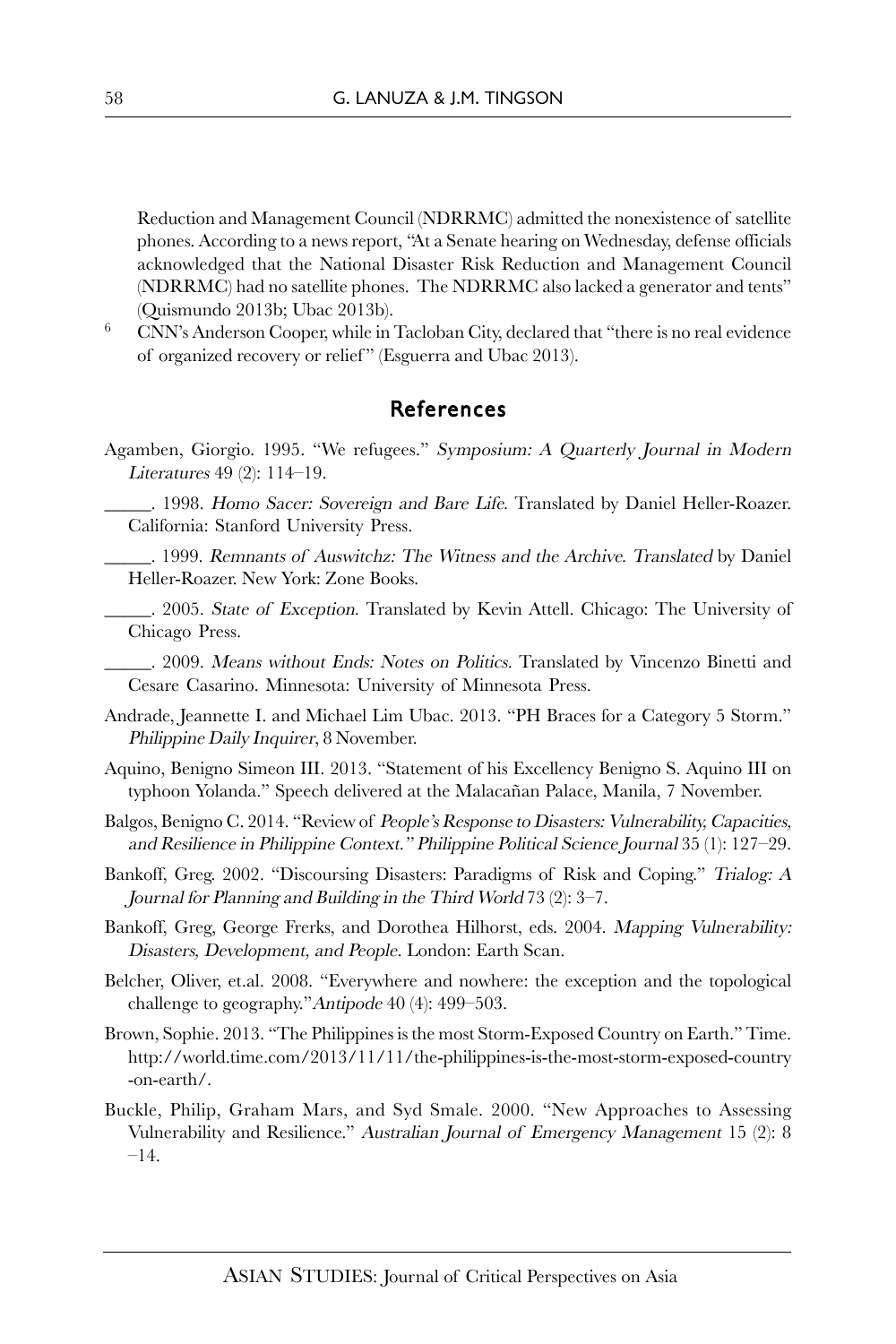- Cannon, Terry. 2000. "Vulnerability Analysis and Disasters." In Floods, Hazards and Disasters, edited by D. J. Parker, 12–32. London and New York: Routledge.
- City Civil Registrar's Office. 2014. Typhoon Yolanda, management of the dead and missing as of November 6, 2014. Tacloban: City Government of Tacloban.
- City Social Welfare and Development Office. 2014. Typhoon Yolanda, management of the dead and missing as of November 6, 2014. Tacloban: City Government of Tacloban.
- Clemens, Justin, Nicholas Heron, and Alex Murray, eds. 2008.The Work of Giorgio Agamben: Law, Literature, Life. Edinburgh: Edinburgh University Press.
- Colebrook, Claire. 2008. "Agamben: Aesthetics, Potentiality, and Life." South Atlantic Quarterly 107 (1):107–20.
- Cupin, Bea. 2013. "Post-Yolanda: 'Desolate, Abandoned" Survivors Need Order." Rappler, 14 November. http://www.rappler.com/nation/43552-looting-tacloban-yolanda-haiyan.
- Delfin, Francisco G. Jr. and Jean-Christopher Gaillard. 2008. "Extreme versus quotidian: addressing temporal dichotomies in Philippine disaster management." Public Administration Development 28: 190–99.
- De Quiros, Conrado. 2013a. "Shell-shocked." Philippine Daily Inquirer, 13 November. -. 2013b. "Preparing." Philippine Daily Inquirer, 14 November.
- Dizon, Nikko. 2013. "Thousands Foiled in Bid to Leave Devastated City." Philippine Daily Inquirer, 13 November.
- Dizon, Nikko, et.al. 2013. "Logjam in Aid Delivery. Philippine Daily Inquirer, 14 November.
- Domingo, Ronnel and Jeannette I.Andrade. 2013. "Looters Storm Rice Warehouse." Philippine Daily Inquirer, 14 November.
- Downey, Anthony. 2009. "Zones of Indistinction: Giorgio Agamben's 'Bare Life' and the Politics of Aesthetics." Third Text 23 (2): 109–25.
- Esguerra, Christian V. and Christine O. Avendaño. 2013. "Massive Relief Effort Under Way."Philippine Daily Inquirer, 11 November.
- Esguerra, Christian V., Marlon Ramos, and Nikko Dizon. 2013. "Bodies Everywhere in Leyte, says US General." Philippine Daily Inquirer, 12 November.
- Esguerra, Christian V. and Michael Lim Ubac. 2013. "Who's In-charge Here?" Philippine Daily Inquirer, 14 November.
- Felipe, Cecille Suerte. 2015. "Yolanda Death Toll as High as 15,000, Priest Says." Philippine Daily Inquirer, 5 January.
- Gabietta, Joey. 2013. "Tacloban Cops Release 100 Looting Suspects as No Charges Filed." Philippine Daily Inquirer, 13 December.
- Gutierrez, Natashya. 2015. "Haiyan: A Week After: Dealing with the Shock." Rappler, 16 November. Accessed 3 February 2015. http://www.rappler.com/move-ph/issues/disasters /typhoon- Yolanda/43875-haiyan-aftermath-shock.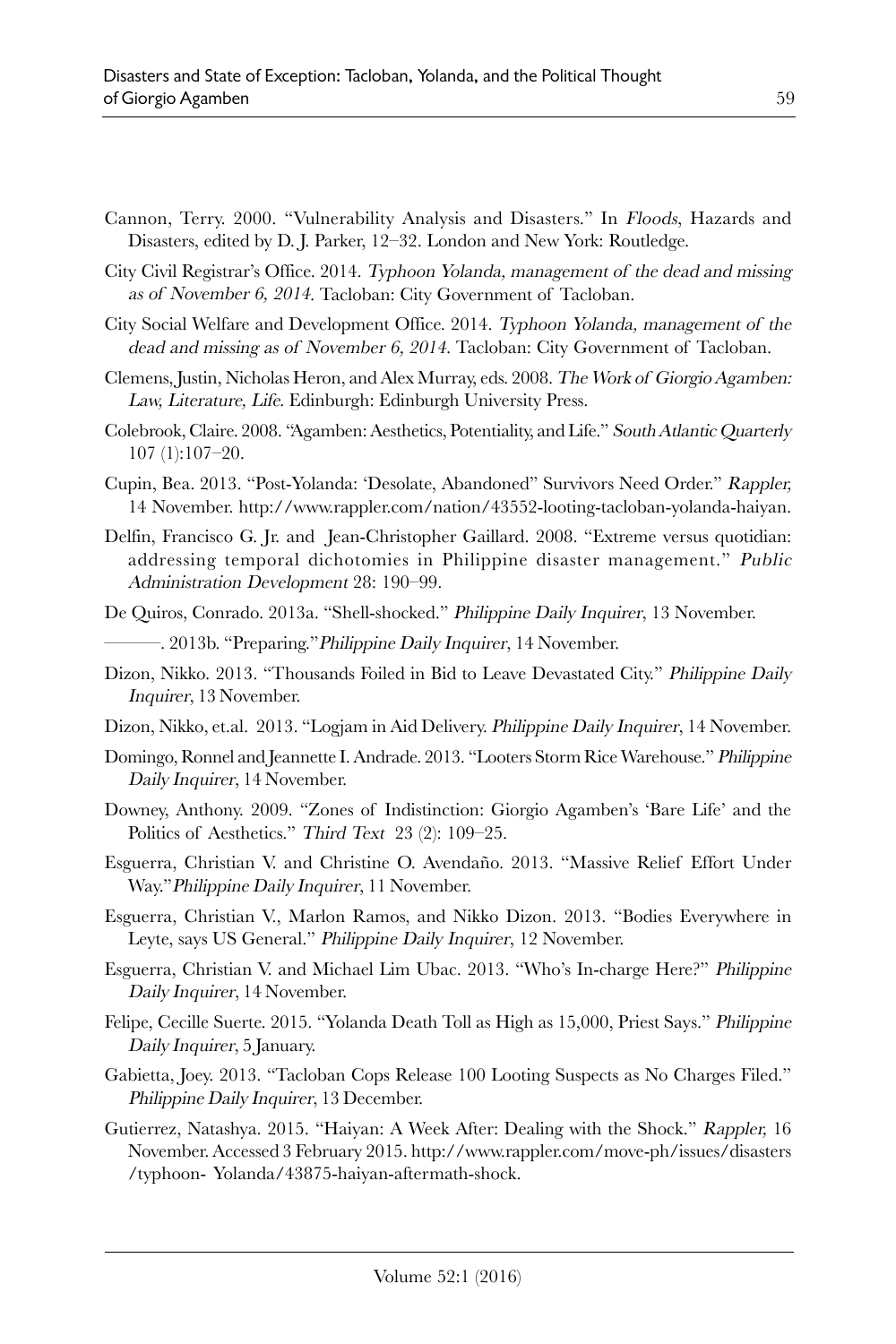- Haas, Eugene J. 1978. "The Philippine Earthquake and Tsunami Disaster: A Reexamination of Behavioral Propositions."Disasters 2 (1): 3–11.
- Humphreys, Stephen. 2006. "Legalizing Lawlessness: On Giorgio Agamben's State of Exception."European Journal of International Law 17 (3): 677–87.
- Koo, Grace Shangkuan. 2013. "A Song and Prayer for Leyte."Philippine Daily Inquirer, 14 November.
- Loebach, Peter and Julie Stewart. 2015. "Vital Linkages: A Study of the Role of Linking Social Capital in a Philippine Disaster Recovery and Rebuilding Effort." Social Justice Research 28: 339–62.
- Lun, Thomas and Rhoda Margesson. 2014. Typhoon Haiyan (Yolanda): US and International Response to Philippines Disaster. CRS Report R43309. Washington DC: Library of Congress, Congressional Research Service.
- Mallari, Delfin. 2013. "Not Stealing but Survival, says Militant Farmers' Group." Philippine Daily Inquirer, 14 November. Accessed 4 December 2015. http://newsinfo.inquirer.net /527437/not-stealing-but-survival-says-militant-farmers-group#ixzz4CHfNBAC4.
- Mangosing, Frances. 2013. "Deadliest Typhoons in the Philippines."Philippine Daily Inquirer, 8 November.
- Maxwell, Jason. 2011. "Muselmann." In The Agamben Dictionary, edited by Alex Murray and Jessica Whyte, 134. Edinburgh: Edinburgh University Press.
- Mulles, Albert. 2014. Typhoon Haiyan: The Untold Story, A Story of Hope and Survival. Tacloban City: Tacloban Five Star-Grafica Printing Press, Inc.
- Murray, Stuart J. 2008. "Thanatopolitics: Reading Agamben, a Rejoinder to Biopolitical Life."Communication and Critical/Cultural Studies 5 (2): 203–7.
- NDRRMC (National Disaster Risk Reduction and Management Council). 2014. Official List of Casualties: Typhoon Yolanda, Open-file Report. Manila: Official Gazette of the Republic of the Philippines.
- ———. 2013. Yolanda Relief Efforts: Weekly Summary (November 2013) Open-file Report. National Disaster Risk Reduction and Management Council.
- NSO (National Statistics Office). 2010. Census of Population and Housing: Total Population by Province, City, Municipality, and Barangay as of May 1, 2010. Manila: NSO.
- Overboe, James. 2007. "Disability and Genetics: Affirming the Bare Life (The State of Excep tion)."The Canadian Review of Sociology and Anthropology 44 (2): 219–35.
- Pazzibugan, Dona. 2013. "Food Issue Prevented Early Deployment of Troops."Philippine Daily Inquirer, 15 November.
- Philippine Daily Inquirer. 2013a. "Thousands Flees Fury of Super 'Yolanda'." Philippine Daily Inquirer, 8 November.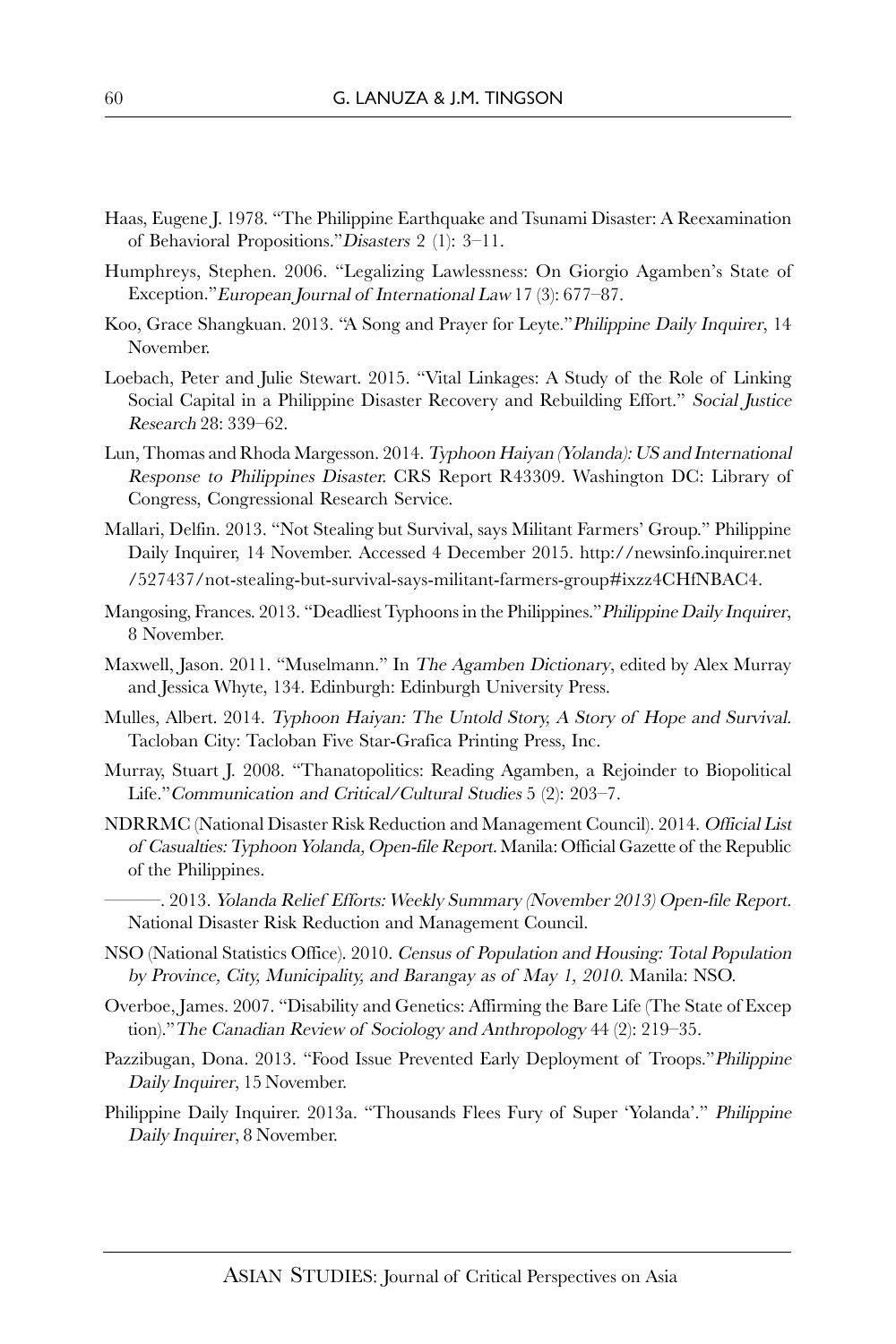-. 2013b. "Sobering Lessons." The Philippine Daily Inquirer, 14 November.

- Piggott, Mark. 2013. "Typhoon 'Yolanda' Haiyan: Eye-witnesses Describe Survivors 'Foraging Like Zombies'." International Business Times, 10 November. http://www.ibtimes.co. uk/philippines-tacloban-leyte-island-tornado-storm-haiyan-520992.
- Peters, Michael A. 2014. "Giorgio Agamben's Homo SacerProject."Educational Philosophy and Theory 46 (4): 327–33.
- Prozorov, Sergei. 2014. Agamben and Politics. Edinburgh: Edinburgh University Press.
- Quismundo, Tarra. 2013a. "'We Have Let People Down,' says UN Humanitarian Chief." Philippine Daily Inquirer. 15 November.
- -. 2013b. "Now, it's Raining Satellite Phones." Philippine Daily Inquirer. 22 November.
- Quismundo, Tarra and Paolo Montecillo. 2013. "243 US Marines Lands in Tacloban." Philippine Daily Inquirer, 14 November.
- Ramos, Marlon. 2013. "More Cops Flying In to Stop Looting in Tacloban."Philippine Daily Inquirer, 12 November.
- Ramos, Marlon and Christian V. Esguerra. 2013. "Aid Delivery Picks Up Pace: Storm of Criticisms Spurs Gov't. to Speed Up Relief."Philippine Daily Inquirer, 15 November.
- Ross, Alan, ed. 2008. "The Agamben Effect." The South Atlantic Quarterly 107:1.
- Salaverria, Leila. 2013. "They're Victims, Not Thieves."Philippine Daily Inquirer, 15 November.
- Terada, Rei. 2011. "The Life Process and Forgettable Living: Arendt and Agamben."New Formations 71: 95–109.
- Tierney, Kathleen J., Michael K. Lindell, and Ronald W. Perry. 2001. Facing the Unexpected: Disaster Preparedness and Response in the United States. Washington, DC: Joseph Henry Press.
- Ubac, Michael Lim. 2013a. "Gov't. Prepositions P195-m Relief in Eastern Visayas." Philippine Daily Inquirer, 8 November.
	- ———. 2013b. "Search and Rescue, Power, Telco Services Restoration Top Priority."Philippine Daily Inquirer, 9 November.
- Ubac, Michael Lim and Nikko Dizon. 2013. "Mass Evacuation Ready for Supertyphoon."Philippine Daily Inquirer, 7 November.
- United Nations. n.d. "Yolanda Status Report No.2" Accessed 5 December 2015. https ://www.humanitarianresponse.info/sites/www.humanitarianresponse.info/files /Status\_Report\_2\_UN.pdf.
- United States Agency International Development. 2013 "Philippines-Typhoon Yolanda /Haiyan: Fact Sheet #1, Fiscal Year 2014." 11 November. Accessed 3 February 2015. http ://www.usaid.gov/sites/default/files/documents/1866/11.11.13SuperTyphoonYolanda
	- \_ HaiyanFactSheet01.pdf.